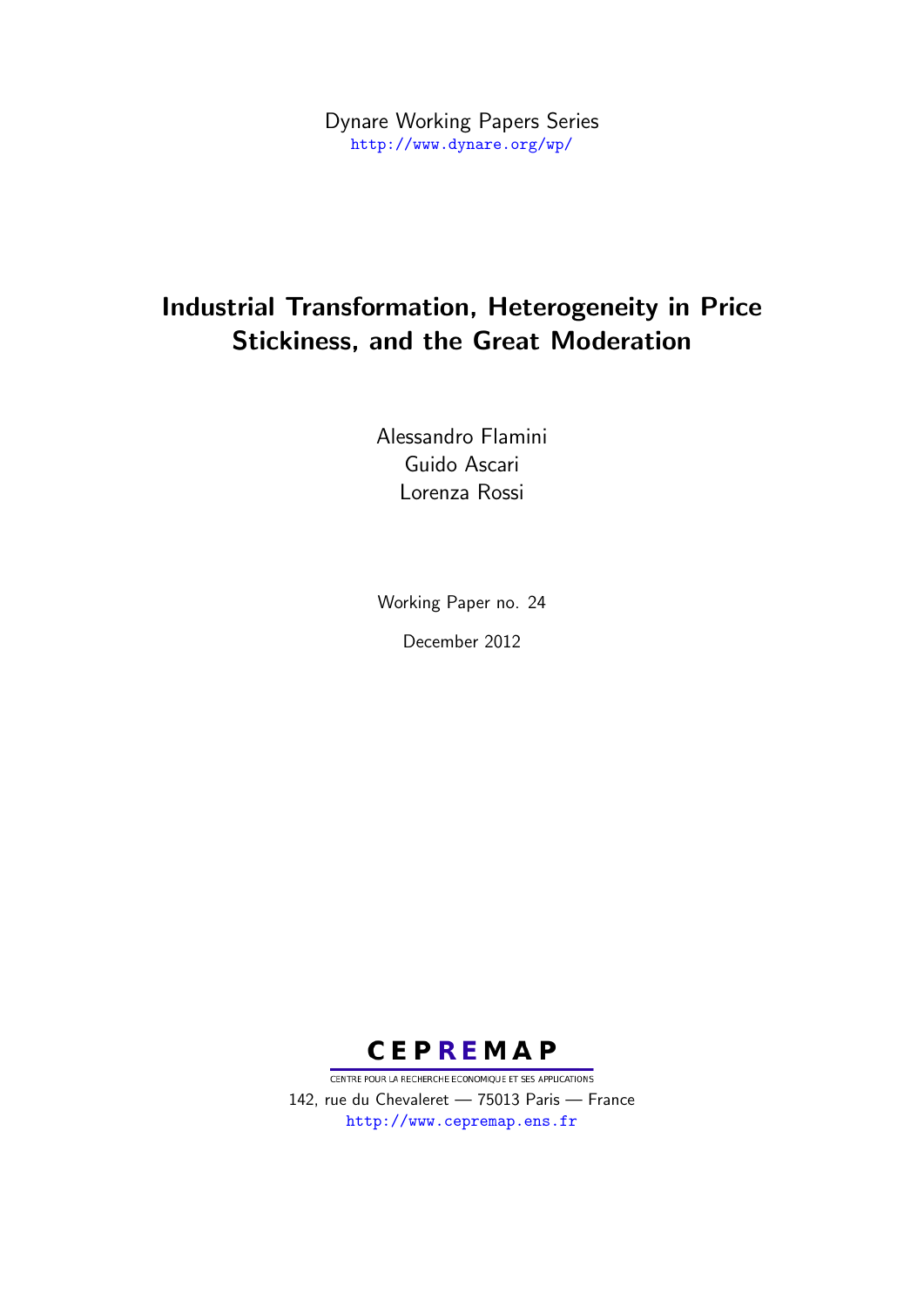# Industrial Transformation, Heterogeneity in Price Stickiness, and the Great Moderation

Alessandro Flamini<sup>\*</sup> Guido Ascari Lorenza Rossi University of Pavia and Sheffield University of Pavia University of Pavia

November 2, 2012

#### Abstract

Since the '80s the volatility of output growth and inflation experienced by several industrialized countries has remarkably declined, what has been dubbed the "Great Moderation". Various explanations have been proposed and likely all play some role. This paper shows that when an industrial transformation reduces the weight of the manufacturing sector relative to the services sector, the presence of sectoral heterogeneity in price stickiness leads to a significant decline in the volatility of inflation and output growth.

JEL Classification: E31, E32, E37, E52.

Key Words: Great Moderation, sectoral asymmetries, price stickiness, New Keynesian model, persistence, volatility.

Current address: Department of Economics, University of Pavia, Via S. Felice 5, 27100 Pavia, Italy. Email: alessandro.flamini@unipv.it. We thank for comments seminar participants at the University of Manchester and at the 2012 Dynare conference. We have also benefited from useful discussions with Robert King and Giorgio Primiceri. Any mistake is our responsibility.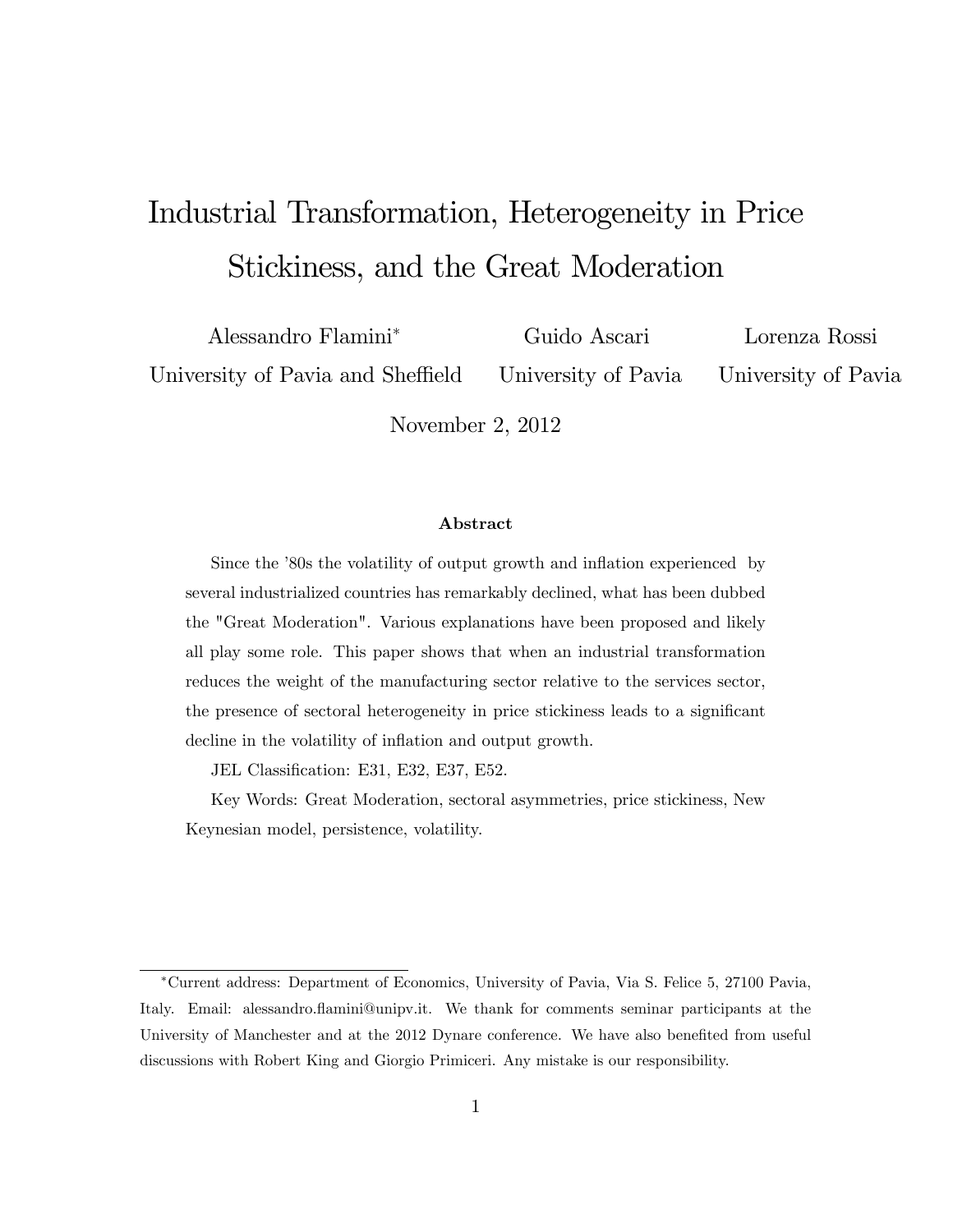## 1 Introduction

In the last three decades several industrialized countries experienced an unexpected and remarkable decline in the volatility of output growth and inflation, what has been dubbed the Great Moderation. Understanding this phenomenon has challenged the economic research, and the relative role of the candidate determinants is still unclear. These determinants can be classified in three types: structural changes, improved monetary policy and good luck. We suggest a new explanation which is structural and self-contained. Nevertheless, its presence bears important implications on the role played by the other two explanations, i.e. the good luck and the improved monetary policy.

The current explanation is based on two factors: the industrial transformations occurred in numerous economies concomitant with the Great Moderation, and the existence of *sectoral heterogeneity in price stickiness*, in particular services being stickier than manufacturing (Blinder et al. 1998, Bils and Klenov, 2004, Dhyne et al. 2006, ECB 2006). Adopting a New Keynesian model, the analysis shows that when sectoral price stickiness is considered along with a continuous expansion of the services sector and a contraction of the manufacturing sector, the volatility in output growth and inflation falls.

The intuition for this finding is that with services stickier than manufacturing, the industrial transformation activates/magnifies two buffering devices for supply shocks. The first is a *shock filtering mechanism* increasing with the overall stickiness in the economy (Ascari, Flamini, Rossi 2012). When the manufacturing sector contracts relatively to the services sector, stickiness increases and thus this mechanism is activated. The second is a *switching demand mechanism* activated by sectoral stickiness asymmetry (Flamini 2011) and increasing in the size of the stickier sector. When the manufacturing sector contracts relatively to the services sector, the size of the stickier sector increases and thus this mechanism is magnified.

Relating the industrial transformation to the Great Moderation has important precedents in the literature. Empirically, Black and Dowd (2009) found a positive and significant relationship between the manufacturing-to-services ratio and output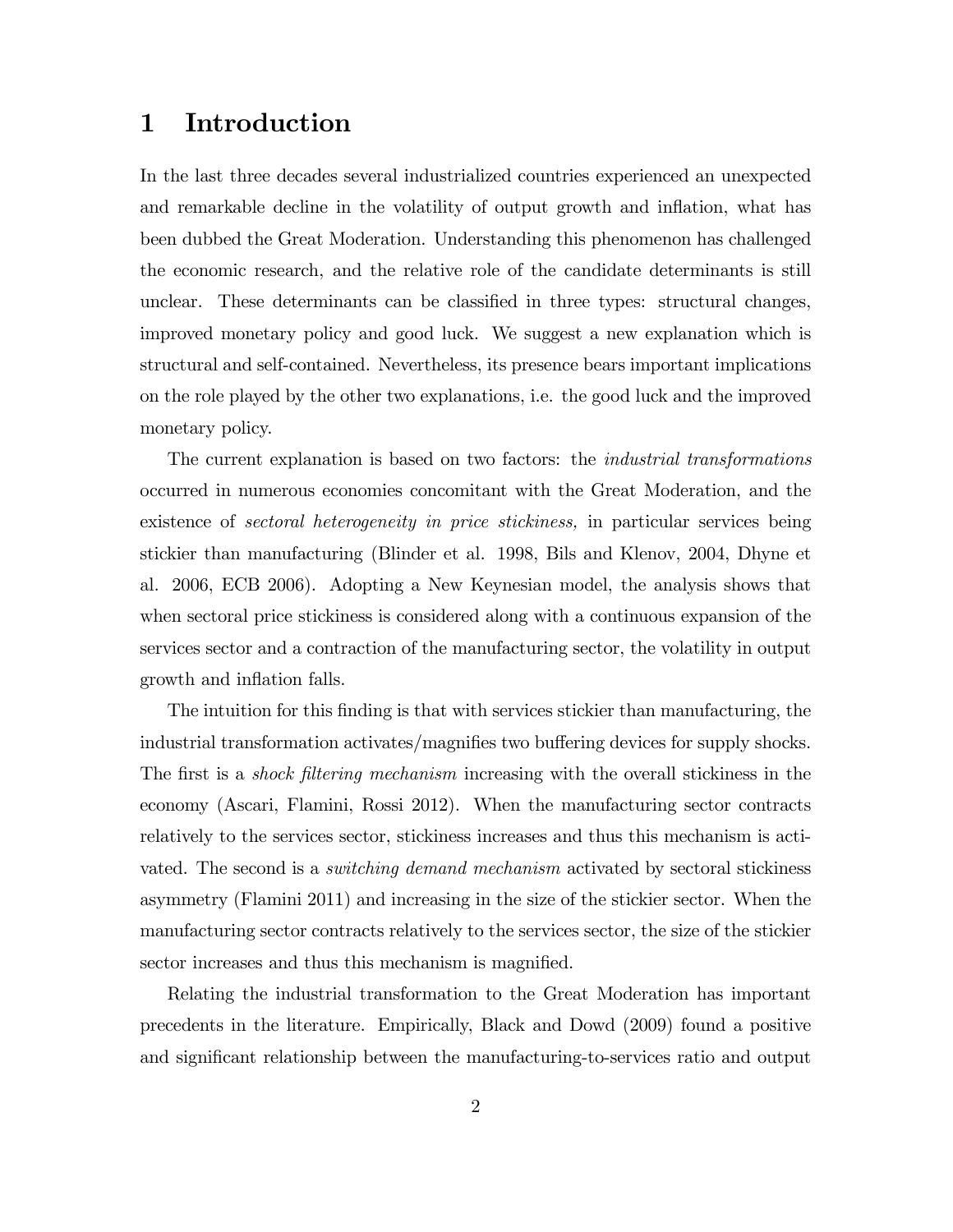variability in US. Their interpretation of this relation is that services are less cyclical than manufacturing. This is in line with Burren and Neusser (2012) whose main finding is that the shift into the service sector allow explaining about  $30\%$  of the decline in GDP's volatility. Theoretically, Moro (2012) found that the reduction in output volatility can be associated to the industrial transformation via the volatility in aggregate factor productivity since this depends on the relative size of the two sectors.

With respect to this previous litterature, the current paper share with Moro's the theoretical standpoint, yet differs in terms of framework (New-Keynesian vs RBC) and in terms of the type of sectoral heterogeneity considered (price stickiness vs factor productivity). Hence, the mechanisms through which industrial transformation leads to a fall in the volatility of output and inflation are different.

The plan of the paper is as follows. Section 2 presents the model, derives the nonlinear optimal conditions, shows the existence and uniqueness of the steady state, the log-linearized relations used in the following analysis, and the calibration of the structural parameters. Section 3 explains the relation between sectoral price stickiness, the industrial transformation of the type occurred in numerous developed economies and the Great Moderation. Section 4 focuses on the US and UK experiences. It considers the impact of the transition from manufacturing to services on output, inflation and interest rate volatility for the actual degree of sectoral price stickiness of these countries. It also discusses the implications on the good luck and the improved policymaking explanations of the structural explanation put forward in this paper. Concluding remarks are in section 5.

## 2 The model

The economy is populated by a continuum of unit mass of identical infinite-lived households each seeking to maximize

$$
U_t = E_t \sum_{T=t}^{\infty} \beta^{T-t} \left\{ \tilde{u} \left( C_T - \eta C_{T-1} \right) - \int_0^1 \tilde{v} \left[ H_T \left( j \right) \right] dj \right\}
$$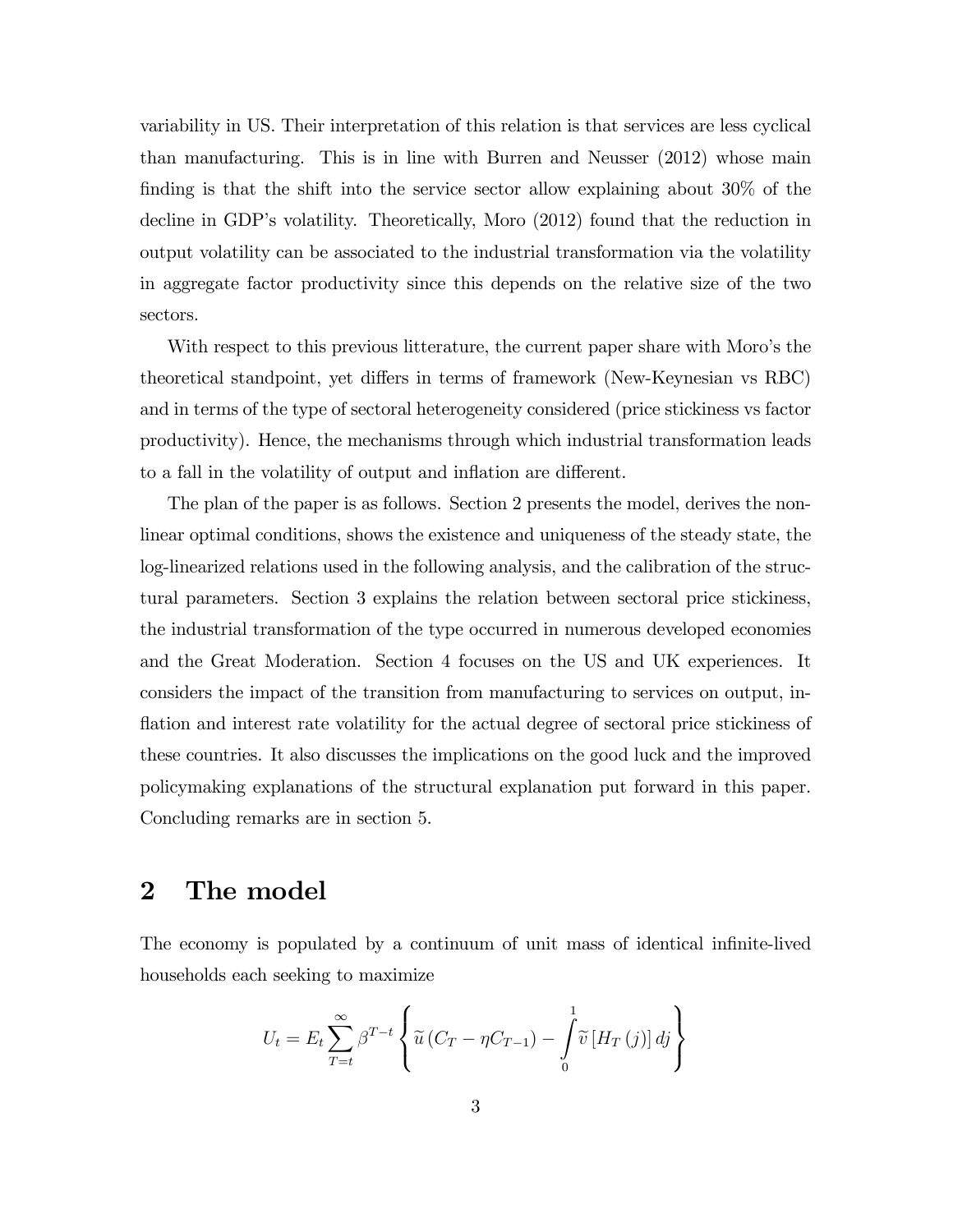where  $\beta$  is the intertemporal discount factor,  $C_t$  represents all interest-rate-sensitive expenditure including investments and is defined as a CES aggregate

$$
C_t \equiv \left[ (n_s)^{1/\rho} \left( C_t^s \right)^{(\rho - 1)/\rho} + (n_m)^{1/\rho} \left( C_t^m \right)^{(\rho - 1)/\rho} \right]^{\rho/(\rho - 1)}
$$
(1)

of the goods  $C_t^s$  and  $C_t^m$  which are produced, respectively, by the s and m-sector, with  $\rho$  defining their elasticity of substitution and  $n_s$  and  $n_m$  ( $n_s \equiv 1 - n_m$ ) denoting the number of goods of sector s and m in  $C_t$ , respectively. Each sectoral good is, in turn, a Dixit-Stiglitz aggregate of the continuum of differentiated goods produced in the sector:

$$
C_t^s \equiv \left[ n^{s^{-\frac{1}{\theta}}} \int_0^{n_s} (C_t^s(i))^{1-\frac{1}{\theta}} di \right]^{\frac{\theta}{\theta-1}}, \qquad \qquad C_t^m \equiv \left[ n^{m^{-\frac{1}{\theta}}} \int_{n_s}^1 (C_t^m(i))^{1-\frac{1}{\theta}} di \right]^{\frac{\theta}{\theta-1}} \tag{2}
$$

where  $\theta > 1$  is the sectoral elasticity of substitution between any two differentiated goods. Period preferences on consumption and labour are modeled as CRRA functions

$$
\widetilde{u}\left(C_{t} - \eta C_{t-1}\right) = \frac{\left(C_{t} - \eta C_{t-1}\right)^{1-\frac{1}{\widetilde{\sigma}}} - 1}{1-\frac{1}{\widetilde{\sigma}}},\tag{3}
$$

$$
\widetilde{v}[H_t(j)] \equiv \frac{H_t^{1+\nu}(j)}{1+\nu},\tag{4}
$$

where  $H_t(j)$  is the quantity supplied of labour of type j,  $\tilde{\sigma} > 0$  captures the intertemporal elasticity of substitution in consumption,  $0 \leq \eta < 1$  measures the degree of habit persistence, and  $\nu > 0$  is the inverse of the elasticity of goods production. The price index for the minimum cost of a unit of  $C_t$  is given by

$$
P_t \equiv \left[ n_s \left( P_t^s \right)^{1-\rho} + (n_m) \left( P_t^m \right)^{1-\rho} \right]^{1/(1-\rho)}, \tag{5}
$$

with  $P^s$ ,  $P^m$  denoting, respectively, the Dixit-Stiglitz price index for goods produced in the s and m sector

$$
P_t^s \equiv \left[ (n_s)^{-1} \int_0^{n_s} p^s (i)^{1-\theta} \, di \right]^{\frac{1}{1-\theta}}, \qquad P_t^m \equiv \left[ (n_m)^{-1} \int_{n_s}^1 p^m (i)^{1-\theta} \, di \right]^{\frac{1}{1-\theta}}.
$$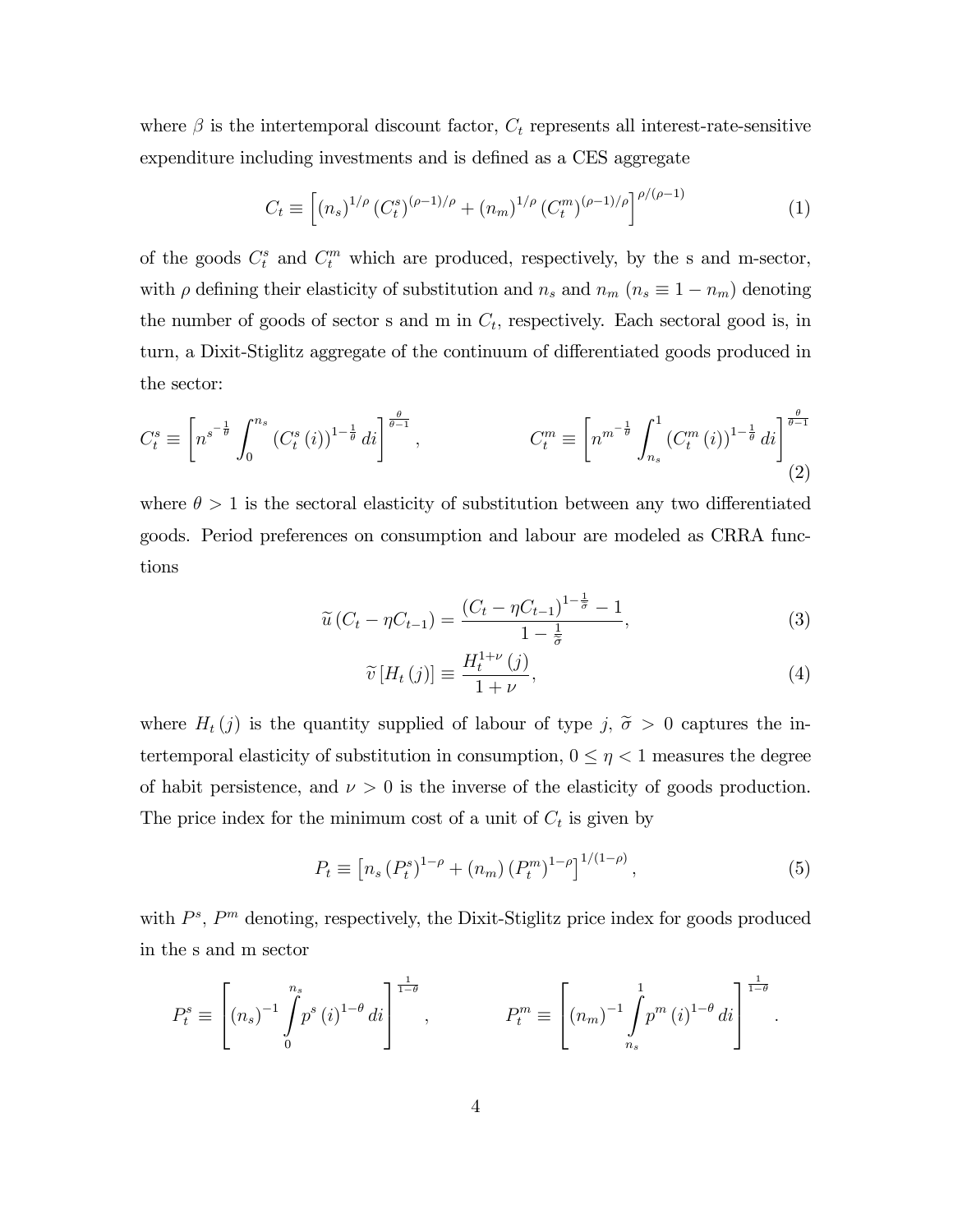Preferences captured by equation (1) imply that the optimal sectoral consumption levels are given by

$$
C_t^s = n_s C_t \left(\frac{P_t^s}{P_t}\right)^{-\rho},\tag{6}
$$

$$
C_t^m = n_m C_t \left(\frac{P_t^m}{P_t}\right)^{-\rho}.\tag{7}
$$

Financial markets are assumed to be complete so that at any date all households face the same budget constraint and consume the same amount. Then, utility maximization subject to the budget constraint and the no-Ponzi scheme requirement yields the condition for optimal consumption

$$
\lambda_t = \beta E_t \left\{ \frac{\left[\widetilde{u}_c \left(C_{t+1} - \eta C_t\right) - \beta \eta E_t \widetilde{u}_c \left(C_{t+2} - \eta C_{t+1}\right)\right]}{\widetilde{u}_c \left(C_t - \eta C_{t-1}\right) - \beta \eta E_t \widetilde{u}_c \left(C_{t+1} - \eta C_t\right)} \frac{P_t}{P_{t+1}} \right\},\tag{8}
$$

where  $\lambda_t \equiv \frac{1}{1+1}$  $\frac{1}{1+i_t}$  is the price of a one-period nominal bond. Finally, utility maximization requires that the optimal supply of labour of type  $j$  is given by

$$
\Omega_t(j) = \Psi_t \frac{\widetilde{v}_h \left[ H_t(j) \right]}{\left[ \widetilde{u}_c \left( C_t - \eta C_{t-1} \right) - \eta \beta E_t \widetilde{u}_c \left( C_{t+1} - \eta C_t \right) \right]},\tag{9}
$$

where  $\Omega_t(j)$  is the real wage demanded for labour of type j and  $\Psi_t \ge 1$  is an exogenous markup factor in the labor market assuming that firms are wage-takers. Given  $(2)$ , sectoral aggregate outputs are

$$
Y_t^s \equiv \left[\frac{1}{n_s} \int_0^{n_s} \left[y_t^s(j)\right]^{\frac{\theta-1}{\theta}} dj\right]^{\frac{\theta}{\theta-1}}, \qquad Y_t^m \equiv \left[\frac{1}{n_m} \int_n^1 \left[y_t^m(j)\right]^{\frac{\theta-1}{\theta}} dj\right]^{\frac{\theta}{\theta-1}}.
$$

Turning to production, each household i is assumed to supply all type of labour and is a monopolistically competitive producer of one differentiated good, either  $y^m(i)$ or  $y^s(i)$ . In this economy any firm i belongs to an industry j which, in turn, belongs either to sector s or  $m$ . Furthermore, there is a unit interval continuum of industries indexed by  $j$  and in each industry there is a unit interval continuum of good indexed by i so that the total number of goods is one. Since in equilibrium all the firms belonging to an industry will supply the same amount, they will also demand the same amount of labour. As a result the total demand of labour in an industry is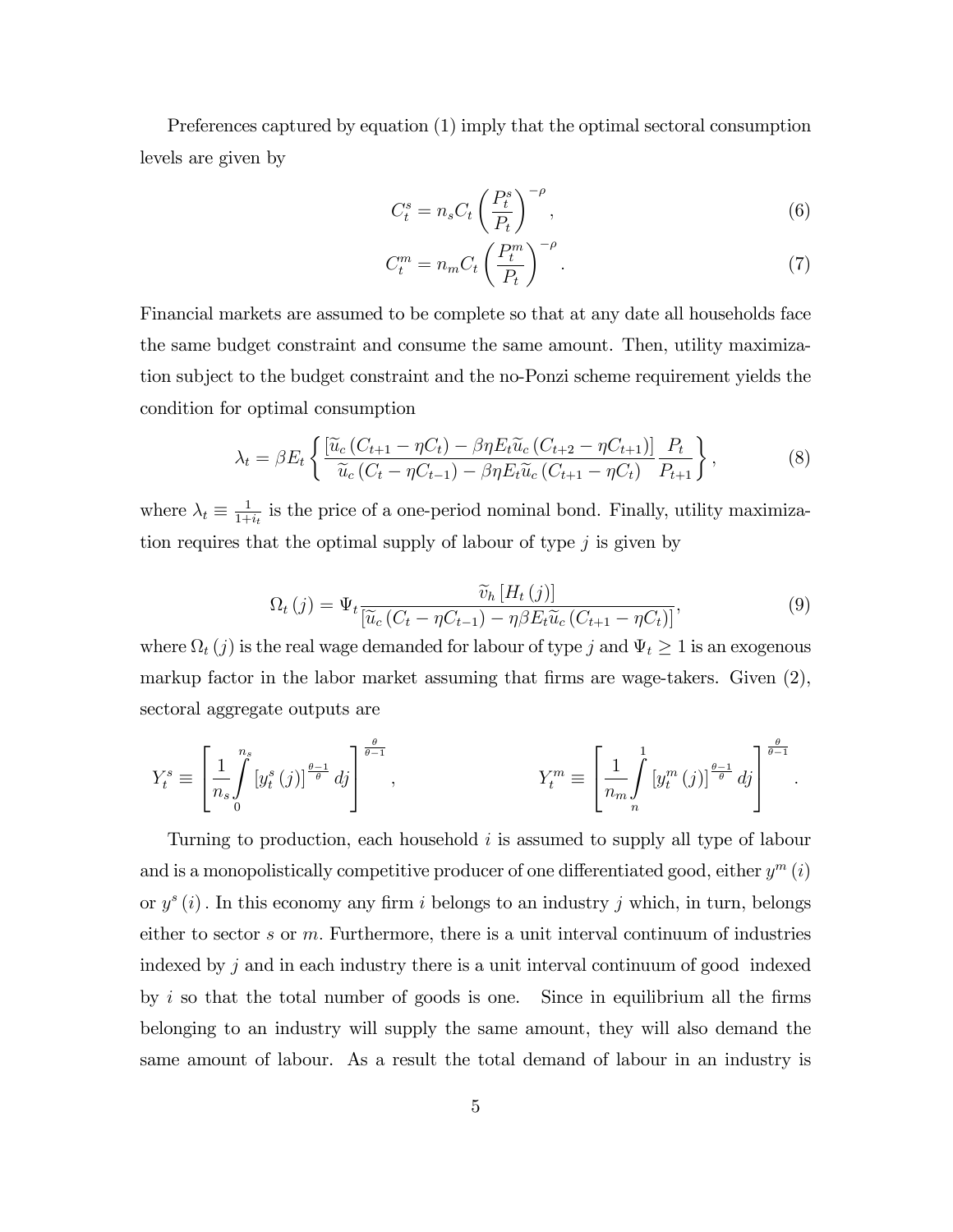equal to demand of labor of any differentiated firm in the industry. Next, we assume industry-specific labor as the only variable input and a sector-specific technology

$$
y_t^s(i) = A_t [H_t^s(i)]^{\frac{1}{\phi}},
$$
  

$$
y_t^m(i) = A_t [H_t^m(i)]^{\frac{1}{\phi}},
$$

where  $A_t$  is a technology shock,  $H_t^s(i)$ ,  $H_t^m(i)$  are the quantities of labour used by the representative firm  $i$  in the s and m-sector to produce good  $i$  respectively, and  $\phi > 1$ , is the elasticity of sectoral output with respect to hours worked. Thus the input requirement functions are

$$
H_t^s = \left[\frac{y_t^s(i)}{A_t}\right]^\phi,\tag{10}
$$

$$
H_t^m = \left[\frac{y_t^m(i)}{A_t}\right]^\phi,\tag{11}
$$

then, accounting for the preferences (1-2) the quantity demanded for each individual good in the manufacturing and services sector are, respectively,

$$
y_t^s(i) = C_t^s(i)
$$
  
=  $C_t \left(\frac{p_t^s(i)}{P_t^s}\right)^{-\theta} \left(\frac{P_t^s}{P_t}\right)^{-\rho},$  (12)

and

$$
y_t^m(i) = C_t^m(i)
$$
  
=  $C_t \left(\frac{p_t^m(i)}{P_t^m}\right)^{-\theta} \left(\frac{P_t^m}{P_t}\right)^{-\rho}$ . (13)

In equilibrium, market clearing in the goods market requires

$$
Y_t^m = C_t^m,\tag{14}
$$

$$
Y_t^s = C_t^s,\tag{15}
$$

$$
Y_t = C_t,\tag{16}
$$

Then, combining (3), (8), and (16) we obtain the nonlinear version of the aggregate demand. Turning to the producers' pricing behaviour, firms in both sectors fix their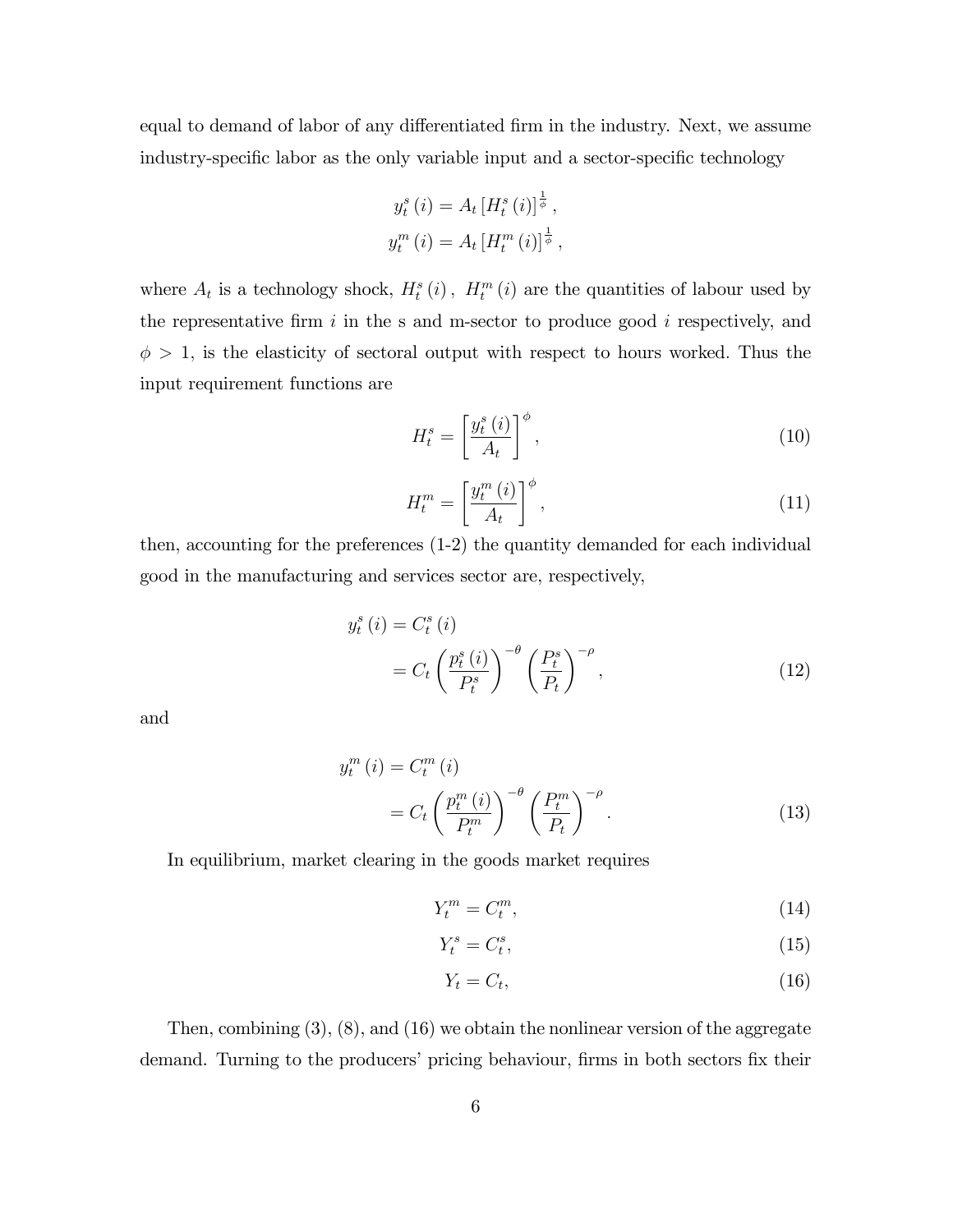prices at random intervals following the Calvo (1983) staggered price model and have the opportunity to change their prices with probability  $(1 - \alpha)$ . Thus, a producer i in the  $h = m$ , s sector that is allowed to set its price in period t chooses its new price for the random period starting in  $t$ ,  $\tilde{p}_t^h$ , to maximize the flow of expected profits:

$$
\max_{\widetilde{p}_{t}^{h}} E_{t} \sum_{T=t}^{\infty} \alpha^{T-t} \lambda_{t,T} \left\{ \widetilde{p}_{t}^{h} y_{T}^{h} (i) - \left[ \frac{y_{T}^{h} (i)}{A_{T}} \right]^{\phi} \Psi_{T} \frac{\left[ y_{T}^{h} (j) / A_{T} \right]^{\nu \phi}}{\left( C_{t} - \eta C_{t-1} \right)^{-\frac{1}{\overline{\phi}}} - \eta \beta \left( C_{t+1} - \eta C_{t} \right)^{-\frac{1}{\overline{\phi}}} P_{T} \right\},\right\}
$$

where  $\lambda_{t,T}$  is the stochastic discount factor by which financial markets discount random nominal income in period  $T$ . Accounting for firm  $i$  demand function in sector  $h$ , and considering that the firm's pricing decision cannot change the real wage, the f.o.c. is

$$
0 = E_t \sum_{T=t}^{\infty} \alpha^{T-t} \lambda_{t,T} \left\{ C_T \left( \frac{\tilde{p}_t^h}{P_T^h} \right)^{-\theta} \left( \frac{P_T^h}{P_T} \right)^{-\rho} - \theta C_T \left( \frac{\tilde{p}_t^h}{P_T^h} \right)^{-\theta-1} \frac{\tilde{p}_t^h}{P_T^h} \left( \frac{P_T^h}{P_T} \right)^{-\rho} - (17) \right\}
$$

$$
\left[ -\phi \theta \left( \frac{C_T}{A_T} \right)^{\phi} \left( \frac{\tilde{p}_t^h}{P_T^h} \right)^{-\phi\theta-1} \frac{1}{P_T^h} \left( \frac{P_T^h}{P_T} \right)^{-\phi\rho} \right] \frac{\Psi_T \left[ C_t \left( \frac{p_t^h(j)}{P_t^h} \right)^{-\theta} \left( \frac{P_t^h}{P_t} \right)^{-\rho} \frac{1}{A_T} \right]^{\nu\phi}}{(C_T - \eta C_{T-1})^{-\frac{1}{\sigma}} - \eta \beta \left( C_{T+1} - \eta C_T \right)^{-\frac{1}{\sigma}}} P_T \right\}.
$$

### 2.1 Log-linearized equilibrium conditions

We now log-linearize the equilibrium conditions around the steady state where the variables  $\left(Y_t^m, Y_t^s, Y_t, Q_t, \frac{P_{t+1}}{P_t}\right)$  $\frac{P_{t+1}}{P_t}, \frac{P_{t+1}^s}{P_t^s}, \frac{P_{t+1}^m}{P_t^m}$ ) are equal to  $(Y^m, Y^s, Y, Q, 1, 1, 1)$  and all the shocks are equal to one<sup>1</sup>. Loglinearizing the Euler equation account being taken of the market clearing condition leads to the aggregate demand

$$
y_{t} = \frac{\eta}{1 + \eta \left(1 + \beta \eta\right)} y_{t-1} + \frac{1 + \eta \beta \left(1 + \eta\right)}{1 + \eta \left(1 + \beta \eta\right)} y_{t+1|t} - \frac{\eta \beta}{1 + \eta \left(1 + \beta \eta\right)} y_{t+2|t}
$$
  

$$
-\frac{\widetilde{\sigma} \left(1 - \eta\right) \left(1 - \eta \beta\right)}{\left(1 + \eta + \beta \eta^{2}\right)} \left(\widehat{i}_{t} - \pi_{t+1|t}\right)
$$
(18)

Defining  $q_t \equiv \log \frac{Q_t}{Q}$ , the law of motion for the log deviation of the relative price from its steady state value is given by

$$
q_t = q_{t-1} + \pi_t^s - \pi_t^m.
$$
\n(19)

<sup>&</sup>lt;sup>1</sup>The proof of the existence and uniqueness of the steady state equilibrium is reported in the appendix.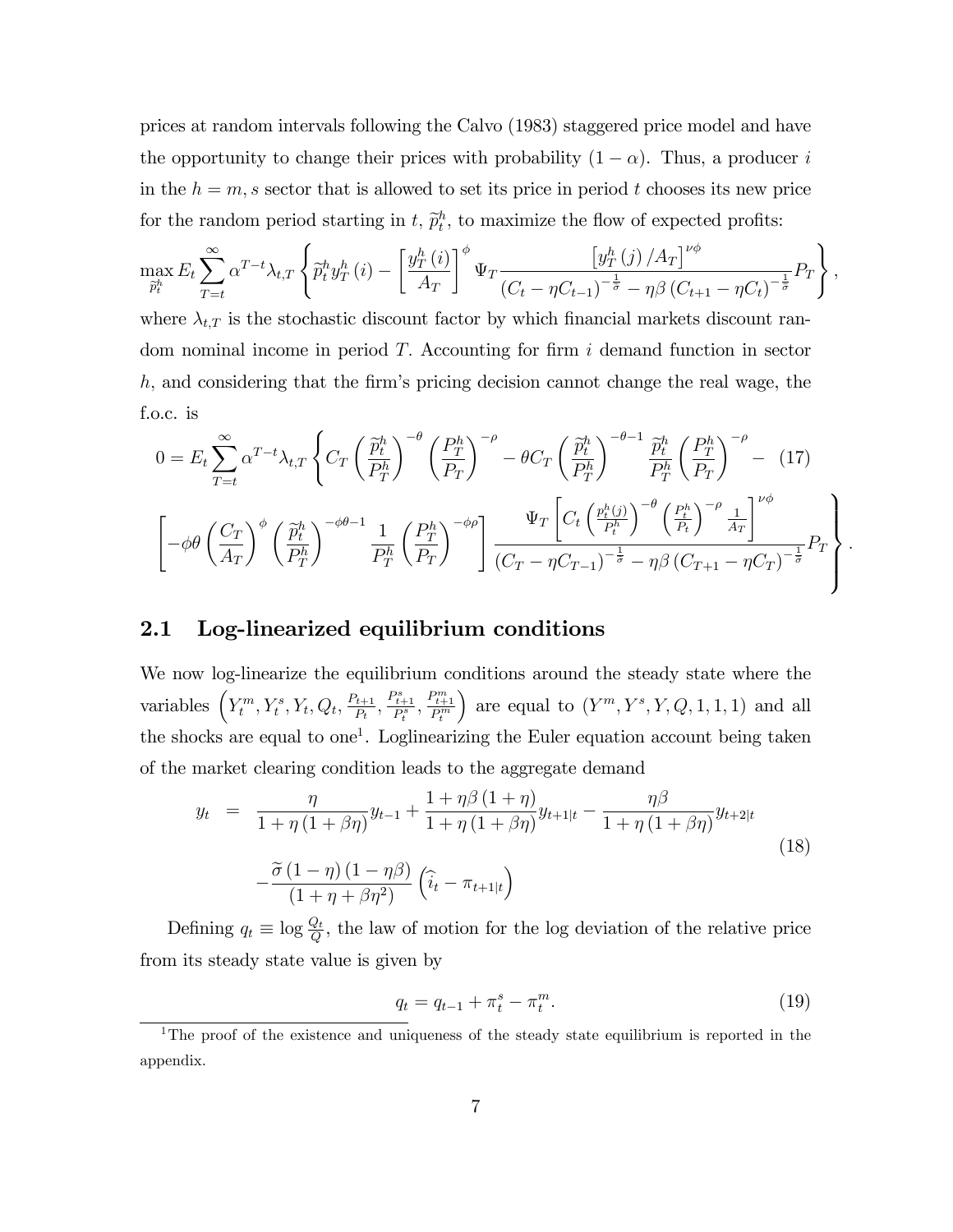Next, loglinearizing the f.o.c. for the firm's problem  $(17)$  with respect to sector m and s we obtain

$$
\pi_t^m = \kappa^m \left[ \omega + \varphi \left( 1 + \eta^2 \beta \right) \right] y_t - \kappa^m \varphi \eta y_{t-1} - \kappa^m \varphi \eta \beta y_{t+1|t} + \kappa^m \overline{Q}^s \left( \rho \omega + 1 \right) q_t
$$
  

$$
- \kappa^m \left[ \left( 1 + \omega \right) a_t - \psi_t \right] + \beta \pi_{t+1|t}^m
$$
 (20)

and

$$
\pi_t^s = \kappa^s \left[ \omega + \varphi \left( 1 + \eta^2 \beta \right) \right] y_t - \kappa^s \varphi \eta y_{t-1} - \kappa^s \varphi \eta \beta y_{t+1|t} - \kappa^s \overline{Q}^m \left( \rho \omega + 1 \right) q_t
$$
  

$$
- \kappa^s \left[ \left( 1 + \omega \right) a_t - \psi_t \right] + \beta \pi_{t+1|t}^s
$$
 (21)

where  $a_t \equiv \log A_t$ ,  $\psi_t \equiv \Psi_t$  and

$$
\overline{Q}^s \equiv \frac{n_s Q^{1-\rho}}{n_s (Q^{1-\rho}-1)+1}, \qquad \overline{Q}^m = 1 - \overline{Q}^s,
$$
  

$$
\omega \equiv \phi(v+1)-1,
$$
 (22)

$$
\kappa^{h} \equiv \frac{\left(1 - \alpha^{h}\right)\left(1 - \alpha^{h}\beta\right)}{\alpha^{h}\left(1 + \omega\theta\right)}, \quad h = m, s,
$$
\n(23)

$$
\varphi \equiv \frac{1}{(1-\eta)\widetilde{\sigma}(1-\eta\beta)},\tag{24}
$$

At this point three considerations are in order. First, accounting for (23), the shocks elasticity of sectoral inflation in  $(20-21)$  and of aggregate inflation in  $(27)$ below is decreasing in the degree of price stickiness. This implies a shock filtering device which is increasing with stickiness. Second, abstracting from the sectors' size, the elasticity of sectoral inflation to the relative price  $q_t$  is larger in the sector where price are more flexible. This matters for another shock buffering device that is based on demand swithcing across sectors. Third,  $\overline{Q}^s$  and  $\overline{Q}^m$  are the only (composite) parameters in  $(20-21)$  that depend on  $n<sup>s</sup>$ . This implies that a first channel through which an industrial transformation affects the economy is the degree of impact of the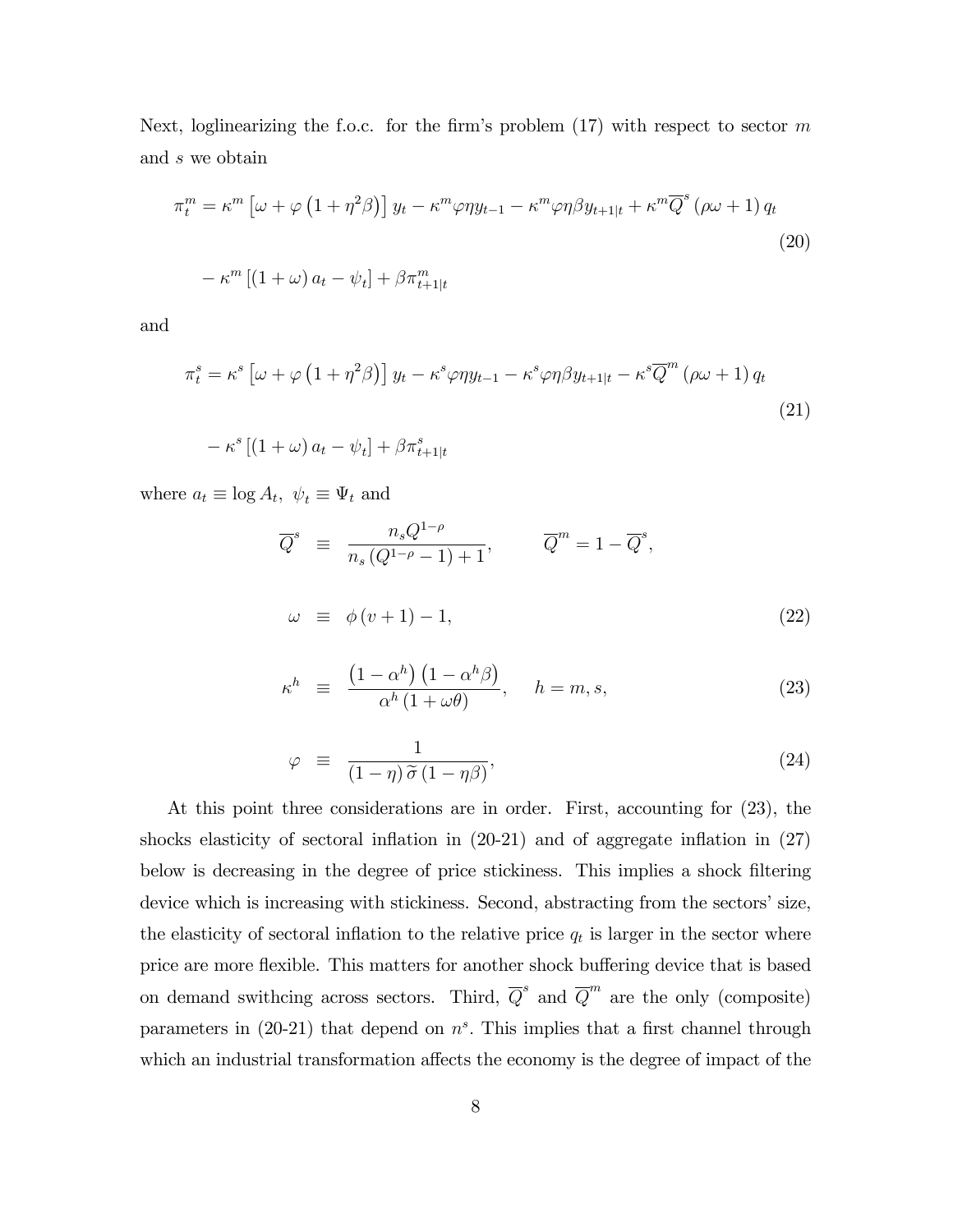relative price on sectoral inflations which depends on  $\overline{Q}^s$ . These three points will be examined below in the analysis of the relation between the industrial transformation and the Great Moderation.

Turning to the exogenous shocks, they follow

$$
a_{t+1} = \gamma_a a_t + \varepsilon_{t+1}^a,
$$

$$
\psi_{t+1} = \gamma_{\psi} \psi_t + \varepsilon_{t+1}^{\psi},
$$

where  $E_t\left(\varepsilon_{t+1}^h\right)=0, h=a, \psi$ . Log-linearizing the price index (5) we obtain aggregate inflation

$$
\pi_t = (1 - \widetilde{n}) \pi_t^s + \widetilde{n} \pi_t^m, \tag{25}
$$

where

$$
\widetilde{n} \equiv \frac{n_m}{n_s \left(Q^{1-\rho} - 1\right) + 1},\tag{26}
$$

and substituting the sectoral inflations we obtain aggregate inflation in terms of lagged, current, and expected output gap, the relative price, expected inflation, and the exogenous shocks

$$
\pi_t = \left[ (1 - \widetilde{n}) \kappa^s + \widetilde{n} \kappa^m \right] \left[ \omega + \varphi \left( 1 + \eta^2 \beta \right) \right] y_t
$$
\n
$$
- \varphi \eta \left[ (1 - \widetilde{n}) \kappa^s + \widetilde{n} \kappa^m \right] y_{t-1} - \varphi \eta \beta \left[ (1 - \widetilde{n}) \kappa^s + \widetilde{n} \kappa^m \right] y_{t+1|t}
$$
\n
$$
- (\rho \omega + 1) \left[ (1 - \widetilde{n}) \kappa^s \overline{Q}^m - \widetilde{n} \kappa^m \overline{Q}^s \right] q_t + \beta \pi_{t+1|t}
$$
\n
$$
- \left[ (1 - \widetilde{n}) \kappa^s + \widetilde{n} \kappa^m \right] \left[ (1 + \omega) a_t - \psi_t \right]
$$
\n(27)

Here it is worth noting a second channel through which the industrial transformation affects the economy. Indeed, accounting for  $(26)$  and  $(23)$ , when  $n<sup>s</sup>$  increases the shock elasticity of aggregate inflation falls.

The model is closed with a Taylor rule describing the behaviour of the central bank

$$
i_t = \delta_0 i_{t-1} + (1 - \delta_0) \, \delta_1 \pi_t + (1 - \delta_0) \, \delta_2 y_t.
$$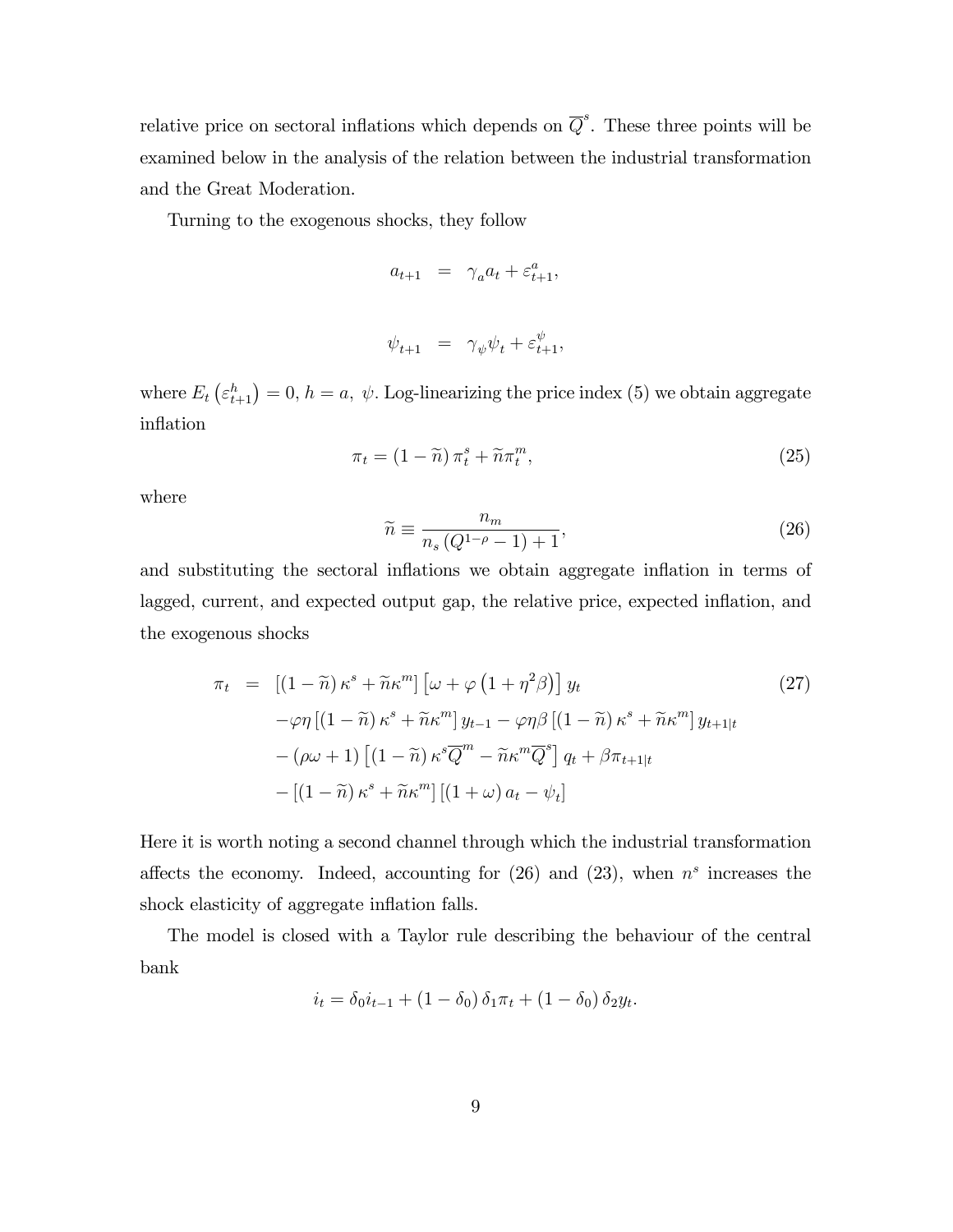### 2.2 Calibration

The calibration of the structural parameters that we have used in this model is quite standard in the previous litterature<sup>2</sup>. The degree of habits persistence is  $\eta = 0.7$ ; the elasticity of intertemporal substitution in consumption is  $\tilde{\sigma} = 2/3$ ; the elasticity of substitution between  $C_t^s$  and  $C_t^m$  in the CES consumption aggregate is  $\rho = 0.4$ ; the elasticity of sectoral output with respect to hours worked is  $\phi = 1.333$ ; the inverse of the elasticity of goods production is  $\nu = 1.17$ ; the sectoral elasticity of substitution between any two differentiated goods is  $\theta = 7.88$ ; the intertemporal discount factor is  $\beta = 0.9975$ ; the coefficients of the Taylor rule are  $\delta_0 = 0.8$ ;  $\delta_1 = 1.5$ ;  $\delta_2 = 0.5/4$ ; the AR coefficients of the exogenous processes are  $\gamma_a = \gamma_\psi = \gamma_c = 0.95$  and for any shock the variance is  $\sigma_{\varepsilon}^2 = 0.009^2$ .

Finally, regarding sectoral price stickiness in the US and UK, we use the median price durations found by Nakamura and Steinsson (2008) and by Bunn and Ellis (2011), respectively. With these statistics, we compute for the US the median duration for services- and goods-producing industries, equal respectively to 13 and 3:3 months, which in turn, results in  $\alpha^s = 0.77$  and  $\alpha^m = 0.09$ . For the UK mean durations computed by Bunn and Ellis are 4:16 and 11:1 months for goods and services respectively, which, in turn, results in  $\alpha^m = 0.28$  and  $\alpha^s = 0.73$ .

### 3 Structural changes and buffering devices

The mechanics through which industrial transformation has decreased the volatility of output, inflation and the interest rate is based on two buffering devices for supply shocks accompanied by the fact that the services sector is stickier than the manufacturing sector.

Larger stickiness in services than in manufacturing is an amply documented fact (Blinder et al. 1998, Bils and Klenov, 2004, Dhyne et al. 2006). Turning to the shock buffering devices, the first consists of a *shock filtering mechanism* increasing with stickiness (Ascari, Flamini, Rossi 2012). When stickiness increases, the elasticity

 $2$ See, for example, Smets and Wouters  $(2007)$ .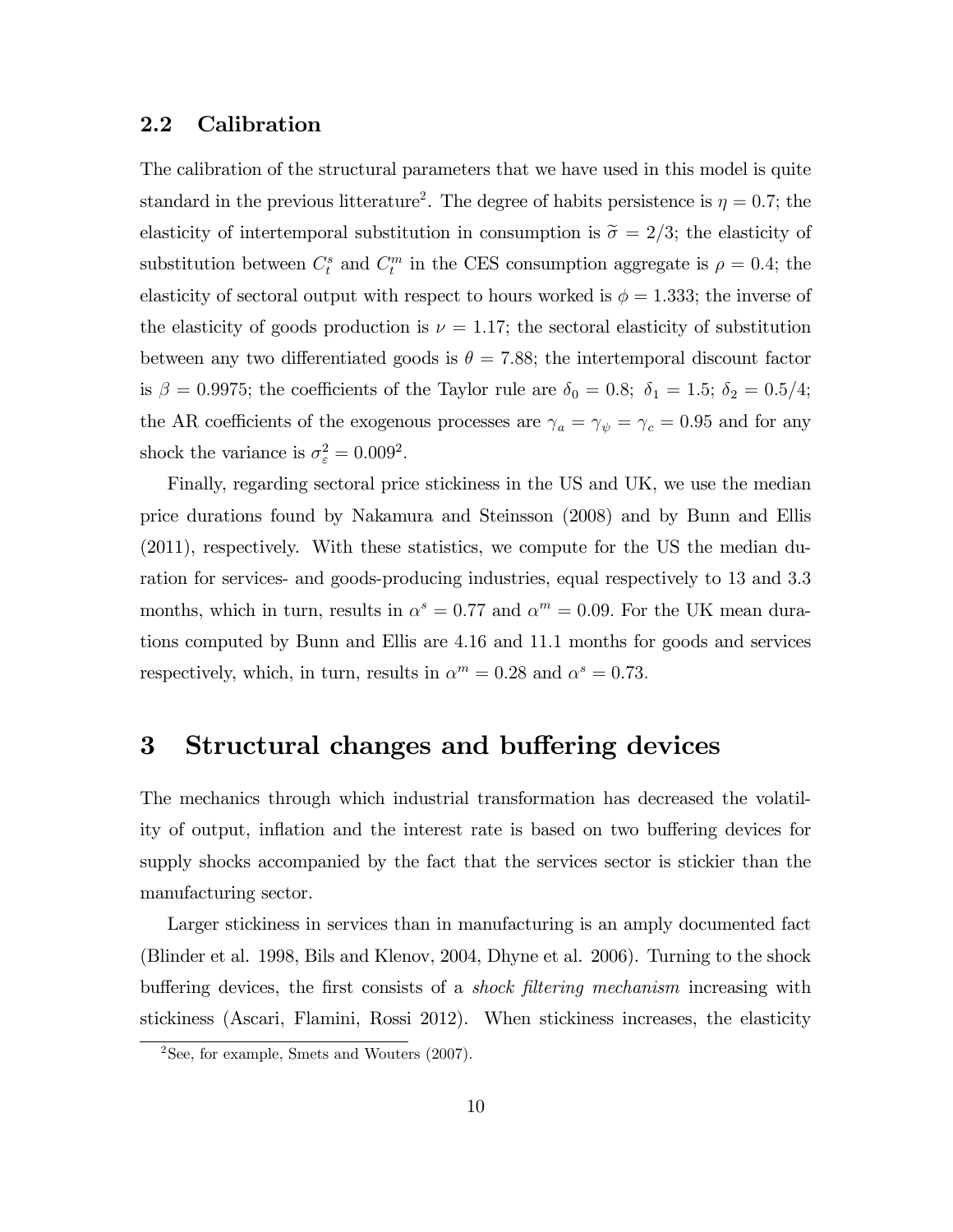of ináation to supply shocks falls. What happens here is that the less frequently firms optimally update the price, the less supply shocks can pass through to marginal costs and therefore to inflation. This holds for sectoral inflations and clearly also for aggregate inflation as shown by equations  $(20-21)$  and  $(27)$  account being taken of the definition of  $\kappa$  provided by (23).

The second buffering device is a *switching demand mechanism* activated by, and increasing in, sectoral stickiness asymmetry (Flamini 2011). When sectors differ in terms of stickiness, sectoral inflations differ after a shock and the stickier sector experiences a smaller change in inflation<sup>3</sup>. As a result the relative price between sectors kicks in as shown by equation (19) and tends to divert the demand from the sector whose goods are relatively more expensive to the sector whose goods are relatively cheaper. As expected, in the former sector inflation falls while in the latter increases as shown by the opposite signs of the relative price elasticities of sectoral inflation in equations  $(20-21)$ . Yet, these sectoral inflation changes caused by  $q$ , beyond differing in direction, differ also size wise because the change in marginal costs caused by the demand change impacts less inflation in the stickier sector. This is captured by the elasticity of sectoral inflation to the relative price which is decreasing in sectoral stickiness as shown in equations  $(20-21)$ . This difference in the impact of the relative price on sectoral ináations implies a fall in aggregate ináation and therefore a buffering role played by the switching demand mechanism.

Now both the filtering mechanism and the switching demand mechanism are amplified by the industrial transformation through *size effects*. To see why, let us recall the fact that the services sector is stickier than the manufacturing sector and consider the impact of an increase in the services sector size,  $n_s$ , on the mechanisms just described. Starting with the shock filtering mechanism, it is worth noting that the shock enters the economy more through the manufacturing sector than the services sector because the latter is stickier than the former. Clearly industrial transformation, by contracting the manufacturing sector and expanding the services sector, turns out

 $3$ This holds no matter what the shock is: with a supply shock through the shock filtering mechanism and with a demand shock through a different slope of the Phillips curve.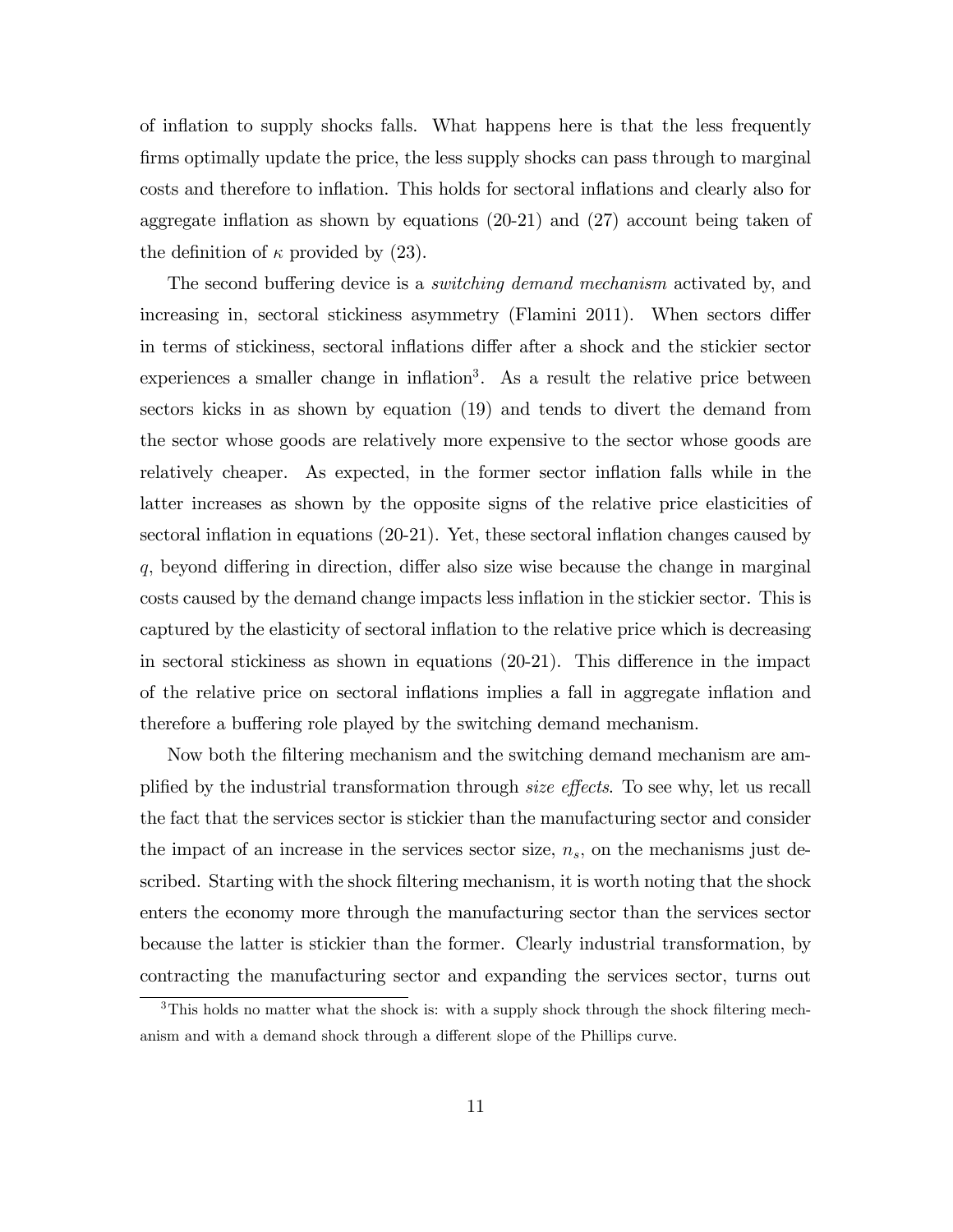to filter out the shock more. This size effect on the shock filtering mechanism is captured by the fact that the shock elasticity of aggregate ináation is decreasing in the share of services as shown in equation (27).As a result when the share of services increases, the volatility of inflation and then, via the monetary policy, the volatility of the interest rate and output fall.

Let us now turn to the impact of the industrial transformation on the switching demand mechanism. It is worth noting that when the relative price changes, the demand switches across sectors according to how important sectors are in the household consumption basket and how sostitutable the (composite) sectoral goods are. Thus if one sectoral price increases relative to the other, the demand will switch from the former to the latter proportionally to the size of the latter and to the elasticity of substitution between the two sectoral (composite) goods. This size effect on the switching demand mechanism is captured by the negative relation between the (absolute value of the) price level elasticity of sectoral ináation and the sectoral size as shown in equations  $(20-21)^4$ . Hence, when  $n_s$  increases, the relative price elasticities

$$
\overline{Q}^s \equiv \frac{n_s Q^{1-\rho}}{n_s \left(Q^{1-\rho}-1\right)+1}.
$$

It can be shown that  $\frac{\partial \overline{Q}^s}{\partial x^s}$  $\frac{\partial Q}{\partial n_s} > 0$  using the equations for the steady state and the Implicit Function Theorem. What follows is a shortcut proof based on  $\frac{\partial Q}{\partial n_s} > 0$  (numerically) and  $\frac{\partial \overline{Q}^s}{\partial Q} > 0$  for  $\rho > 1$ . Proof  $\frac{\partial Q^s}{\partial Q} > 0$  for  $\rho > 1$ :

$$
\frac{\partial \overline{Q}^s}{\partial Q} = \frac{n_s (1 - \rho) Q^{-\rho} \left[ n_s (Q^{1 - \rho} - 1) + 1 \right] - n_s (1 - \rho) Q^{-\rho} n_s Q^{1 - \rho}}{\left[ n_s (Q^{1 - \rho} - 1) + 1 \right]^2}
$$

$$
= \frac{n_s^2 (1 - \rho) (Q^{1 - 2\rho} - Q^{-\rho}) + n_s (1 - \rho) Q^{-\rho} - n_s^2 (1 - \rho) Q^{1 - 2\rho}}{\left[ n_s (Q^{1 - \rho} - 1) + 1 \right]^2}
$$

$$
= \frac{n_s^2 (1 - \rho) Q^{1 - 2\rho} - n_s^2 (1 - \rho) Q^{-\rho} + n_s (1 - \rho) Q^{-\rho} - n_s^2 (1 - \rho) Q^{1 - 2\rho}}{\left[ n_s (Q^{1 - \rho} - 1) + 1 \right]^2}
$$

$$
= \frac{(1 - \rho) n_s Q^{-\rho} \left[ -n_s + 1 \right]}{1 - \rho} > 0 \quad \text{for } \rho > 1
$$

$$
= \frac{(1-\rho) n_s Q^{-\rho} [-n_s + 1]}{[n_s (Q^{1-\rho} - 1) + 1]^2} > 0 \quad \text{for } \rho > 1.
$$

 $4$ The relative price elasticity of the m-sector inflation is proportional to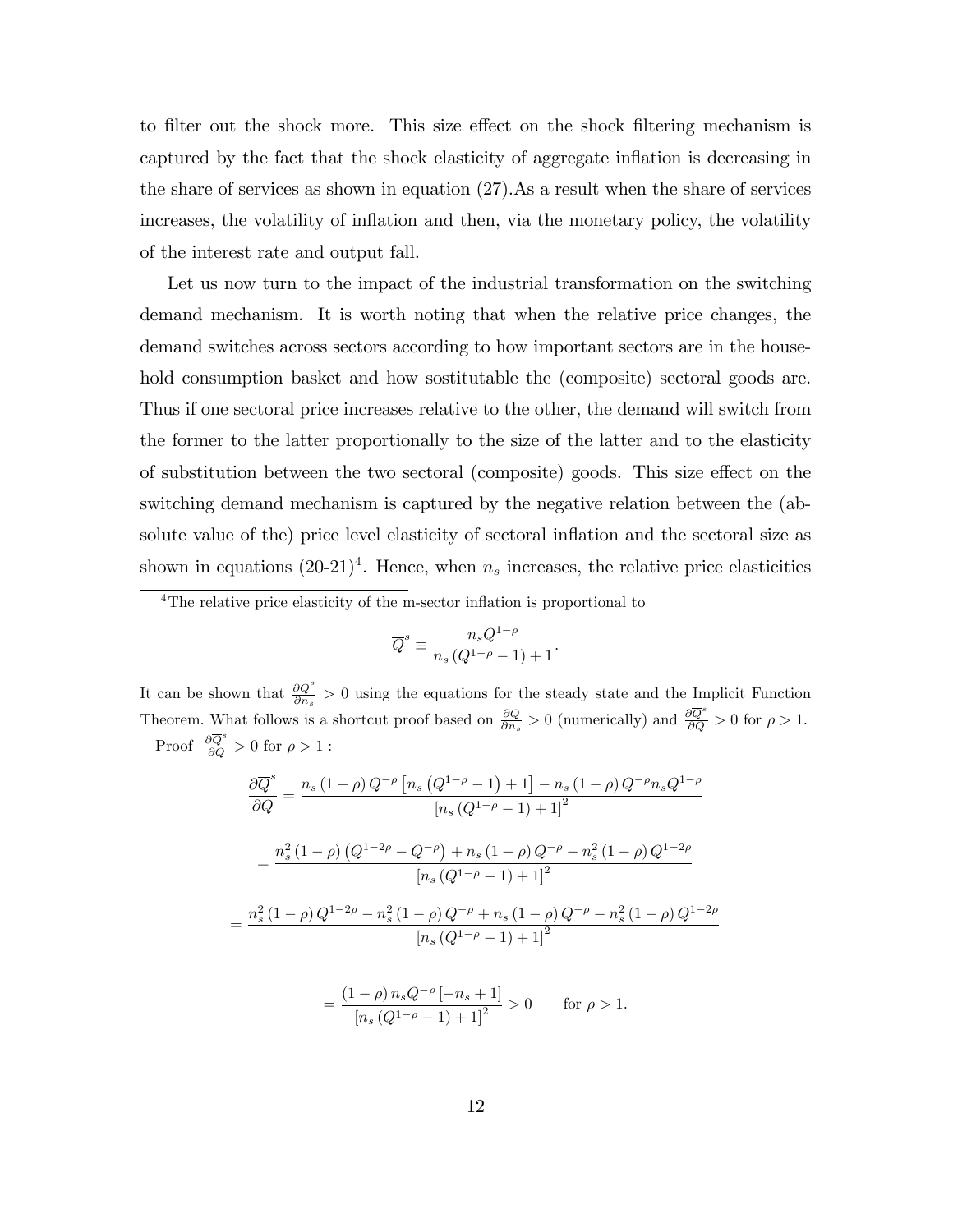of manufacturing ináation and services ináation respectively increase and decrease. This is important as the manufacturing sector, being the less sticky sector, is also the one whose inflation departs more from its steady state value. Thus, when  $n_s$  increases, m-sector inflation will converge more and s-sector inflation will depart less from their steady state values. As a result the switching demand mechanism is magnified.

# 4 Sectoral heterogeneity in price stickiness, industrial transformation, and the Great Moderation

Since the '80s in several industrialized countries the volatility of the output gap and inflation has remarkably decreased. What has ultimately caused this change, called the Great Moderation, is still unclear and several factors can likely have played a role. Structural change in inventory management, better macro-economic policies and good luck are, so far, the most accredited explanations given to this phenomenon. Reasonably, all of them matter but there is no consensus on their relative importance<sup>5</sup>. Since the '80s another important change occurred in numerous developed economies: a massive industrial transformation consisting in a contraction of the manufacturing sector accompanied by an expansion of the services  $\text{sector}^6$ . We have explained in the previous section why the industrial transformation and price stickiness in the service sector larger than in the manufacturing sector result in a fall in the volatility of output and inflation. Here we use the model at hand to investigate quantitatively the role played by this new explanation for the Great Moderation.

### 4.1 US case

During the last 50 years in the United States of America the composition of the value added by industry as a percentage of GDP has substantially changed. Figure

 $5$ Other interesting explanations are better financial instruments and a decline in the volatility of aggregate total factor productivity.

 $6$ For some countries, this industrial transformation started before the  $80s$  but what is interesting here is that the '80s witnessed an accelaration of this phenomenon.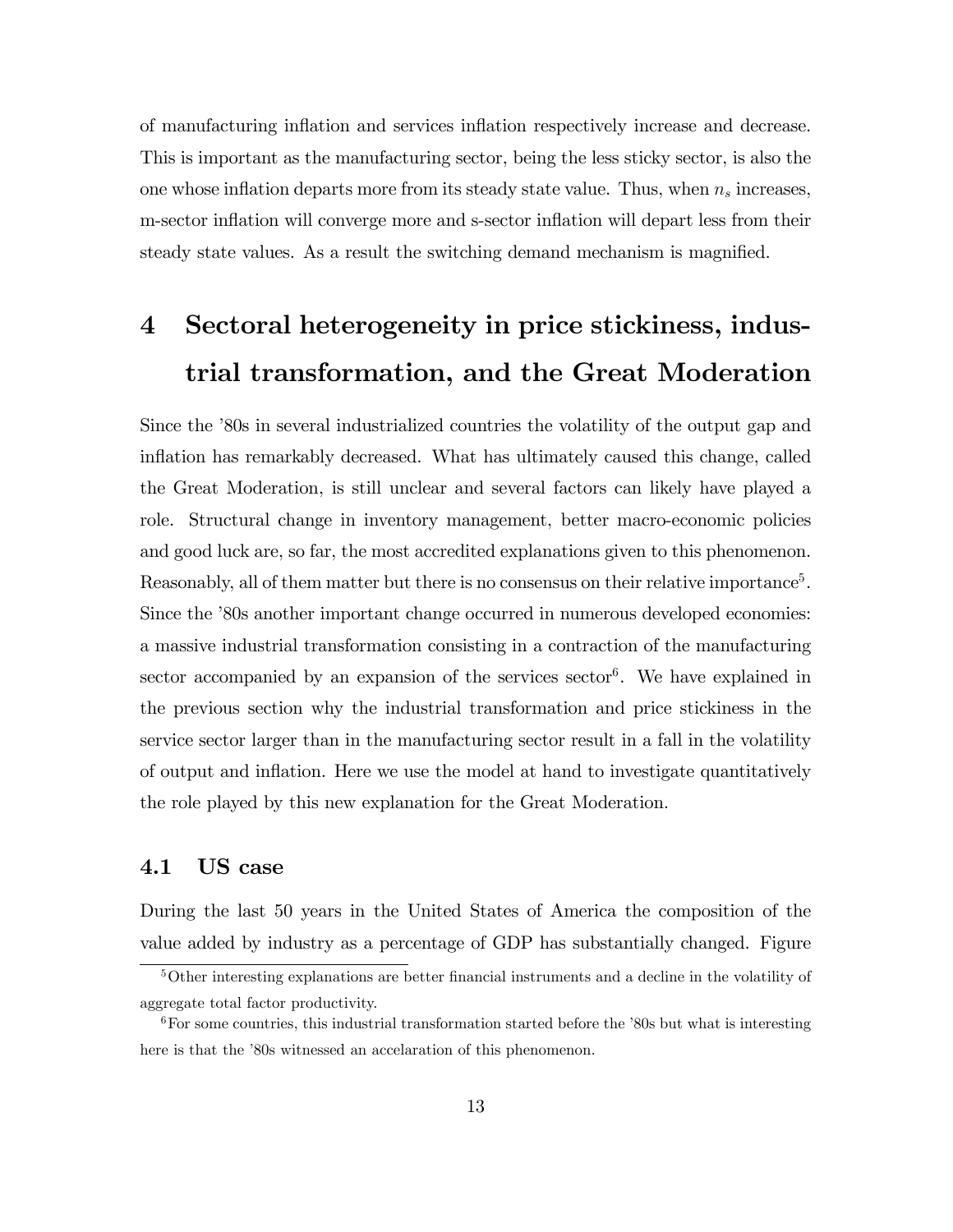1 disaggregate GDP in three components: value added by Private goods-producing industries, by Private services-producing industries and by Government<sup>7</sup>.



1

<sup>1</sup>:pdf

While the Government component does not exhibit a remarkable trend, private services and goods do trends up and down respectively. Specifically, the private services industry increases its value added percentage of GDP of 34:6% while the private goods industry decreases it of 92:2%:Splitting the sample equally in two parts, denoting the second the Great moderation period and the first the period prior to the Great Moderation, we find that the average size of the services sector rises from 0.53 to 0:65. Using this information we compute the volatility of output, ináation and the interest rate in both periods and report in Table 1 the change in these variables

<sup>&</sup>lt;sup>7</sup>The source that we have used for data on the value added by industries as a percentage of GDP is the Beareau of Economic Analysis.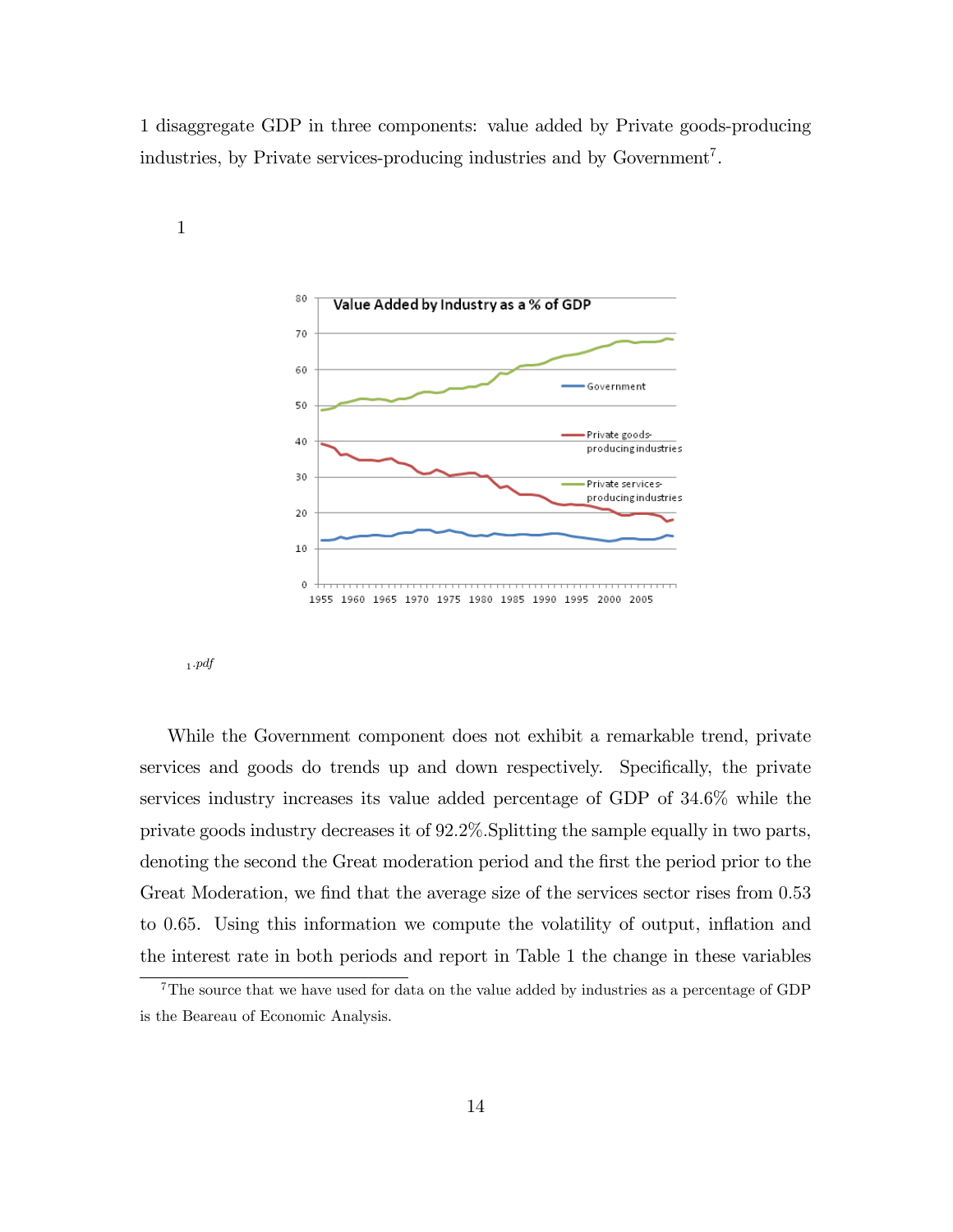occurred moving from one period to the other along with the actual changes<sup>8</sup>.

| . <del>.</del>         |           |          |
|------------------------|-----------|----------|
|                        | Data      | Model    |
| <b>GDP</b>             | $-45.3\%$ | $-19\%$  |
| GDP Deflator $-66.2\%$ |           | $16.4\%$ |
| Interest rate          |           | $-21.5%$ |

Table 1. Variation in GDP, inflation, interest rate volatility from  $58-83$  to  $34-708$ 

Table 1 shows that once price stickiness differences are taken into account, the industrial transformation plays a remarkable role in explaining the fall in the volatility of GDP and inflation occurred during the second period. Specifically, the model suggests that 41:9% of the fall in the GDP volatility and 24:7% of the fall in the inflation volatility contained in the data can be associated to this explanation.

These results have been obtained assuming that prior and during the Great Moderation the sectoral degree of price stickiness are the same. This assumption is unrealistic in that trend inflation has changed over the two periods and thus it is reasonable to expect that with the Great Moderation price stickiness increased. We then ask to what extent if any a larger degree of price flexibility prior to the Great Moderation can impact on the previous results. Since statistics on sectoral price stickiness for the first period are not available we introduce the conservatory assumption that in the first period both sectors experienced a  $10\%$  decrease in price stickiness. Following the previous approach, we obtain the results reported in Table 4.

<sup>8</sup>Blanchard and Simon (2001) report that the variability of real output growth (in terms of standard deviation) has declined by half since the mid-1980s, while the variability of quarterly inflation has declined by about two thirds.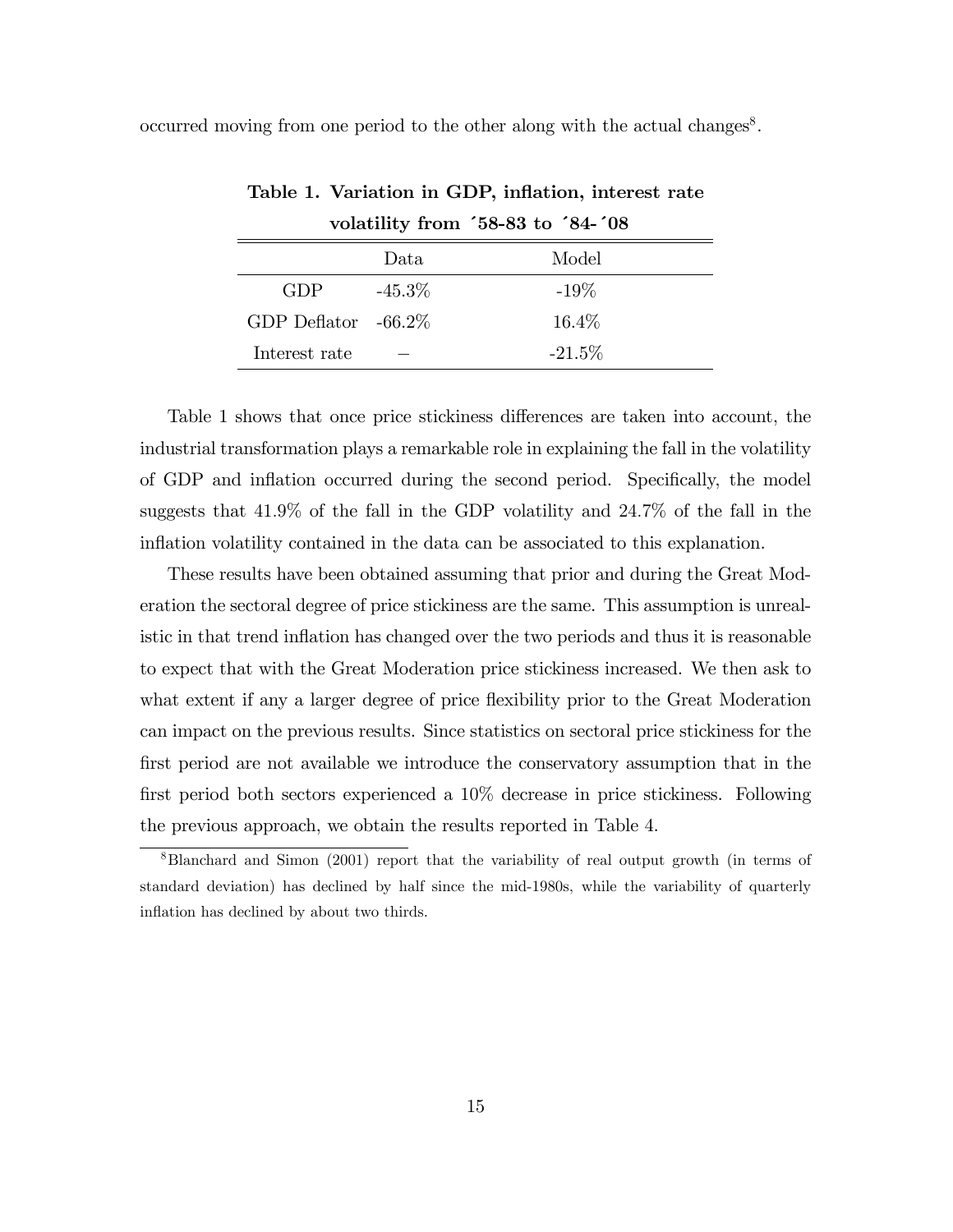|               | Data      | Model     |
|---------------|-----------|-----------|
| <b>GDP</b>    | $-45.3\%$ | $-29.2\%$ |
| Inflation     | $-66.2\%$ | $16.\%$   |
| Interest rate |           | $-30\%$   |

Table 2. Variation in GDP, inflation, interest rate volatility from  $58-83$  to  $84-708$ 

### 4.2 UK case

We also consider the UK case where the average size of the service sector in terms of GDP rises from 0.53 to 0.71 from the first to the second period<sup>9</sup>. Using this information we compute the volatility of output, inflation and the interest rate in both periods and report in Table 1 the change in these variables occurred moving from one period to the other along with the actual changes.

volatility from  $58-83$  to  $84-708$ Data Model

Table 3. Variation in GDP, inflation, interest rate

|                        | Data.     | Model     |
|------------------------|-----------|-----------|
| GDP.                   | $-46.2\%$ | $-19\%$   |
| GDP Deflator $-61.7\%$ |           | $-16.1\%$ |
| Interest rate          |           | $-18.3\%$ |

Table 3 shows that once price stickiness differences are taken into account, the industrial transformation plays a remarkable role in explaining the fall in the volatility of GDP and inflation occurred during the second period. Specifically, the model suggests that  $41.1\%$  of the fall in the GDP volatility and  $26.1\%$  of the fall in the inflation volatility contained in the data can be associated to this explanation. We next consider a 10% decrease in price stickiness in the first period due to the higher value of trend inflation. Results are reported in Table 4 and are in line with what has been shown before for the US.

<sup>&</sup>lt;sup>9</sup>Source: UK Office of National Statistics.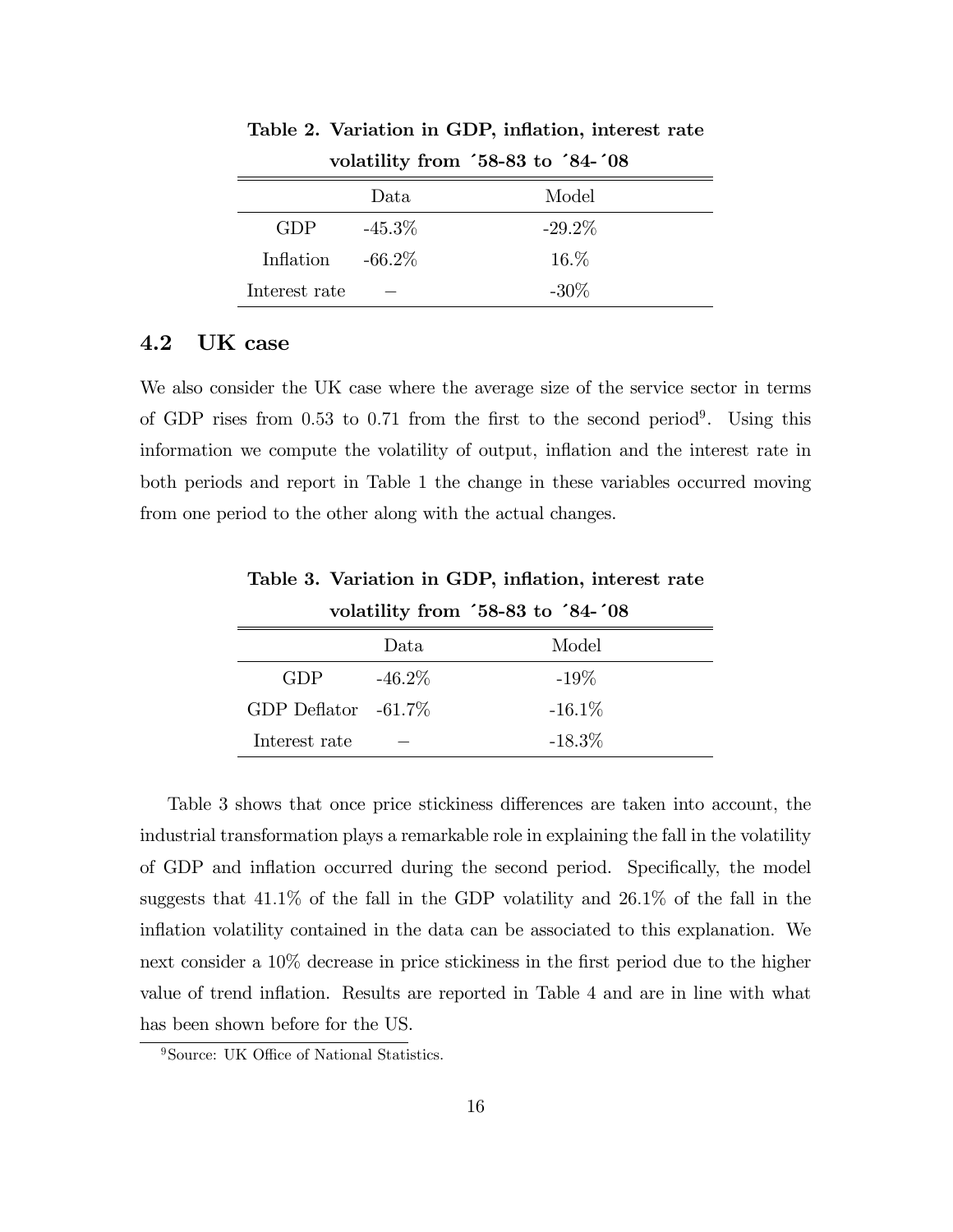|                        | Data.     | Model     |
|------------------------|-----------|-----------|
| GDP.                   | $-46.2\%$ | $-26.1\%$ |
| GDP Deflator $-61.7\%$ |           | $-25.4\%$ |
| Interest rate          |           | $-26.9\%$ |

Table 4. Variation in GDP, inflation, interest rate volatility from  $58-83$  to  $58-108$ 

## 4.3 Industrial transformation with price stickiness heterogeneity, improved monetary policy and good luck

It is interesting to note that this new determinant of the Great Moderation based on the industrial transformation and heterogeneity in sectoral price stickiness bears important implications on the role played by the other determinants, i.e. the good luck and the improved monetary policy explanations. Consider first the impact on the good luck determinant. According to this explanation, in the last 30 years the shocks hitting the economy have become smaller and less frequent leading to more economic stability. But account being taken of the industrial transformation in presence of price stickiness heterogeneity, supply shocks are now also more buffered. This suggests that the role played by the good luck explanation tends to be magnified by the determinant proposed in this work. Next, consider the impact on the improved policymaking determinant. Carvalho (2006) has shown that with sectoral heterogeneity in price stickiness, monetary policy shocks exert larger and more persistent real effects. Thus, an improved monetary policy in presence of the determinant proposed here would benefit from a further gain in terms of effectiveness.

### 5 Concluding remarks

This paper shows that when heterogeneity in sectoral price stickiness is considered along with an expansion of the sector with stickier prices, a possibility often occurred in the industrial transformations experienced since the  $\delta$ 80s by several developed economies, heterogeneity in sectoral price stickiness offers a quantitatively relevant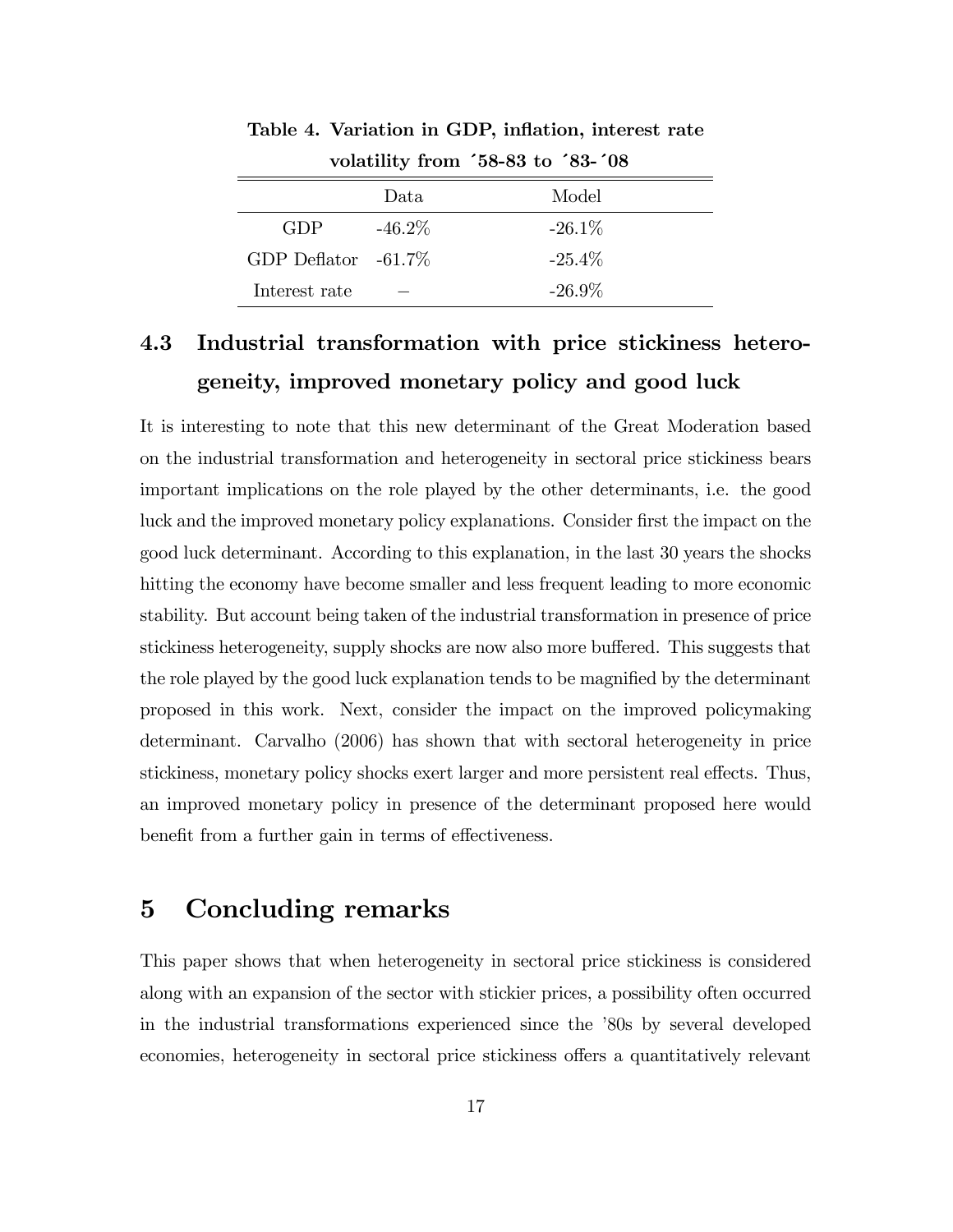argument to explain the Great Moderation.

Further analysis will investigate other changes in the composition of value added by industries as a percentage of GDP during the last 50 years which seem promising to explain the Great Moderation. In particular the pattern of Durables and Nondurables goods and Agricultural goods. We also intend to study the role of capital accumulation and take the model to the data to assess the relative role played by the various proposed explanations of the Great Moderation.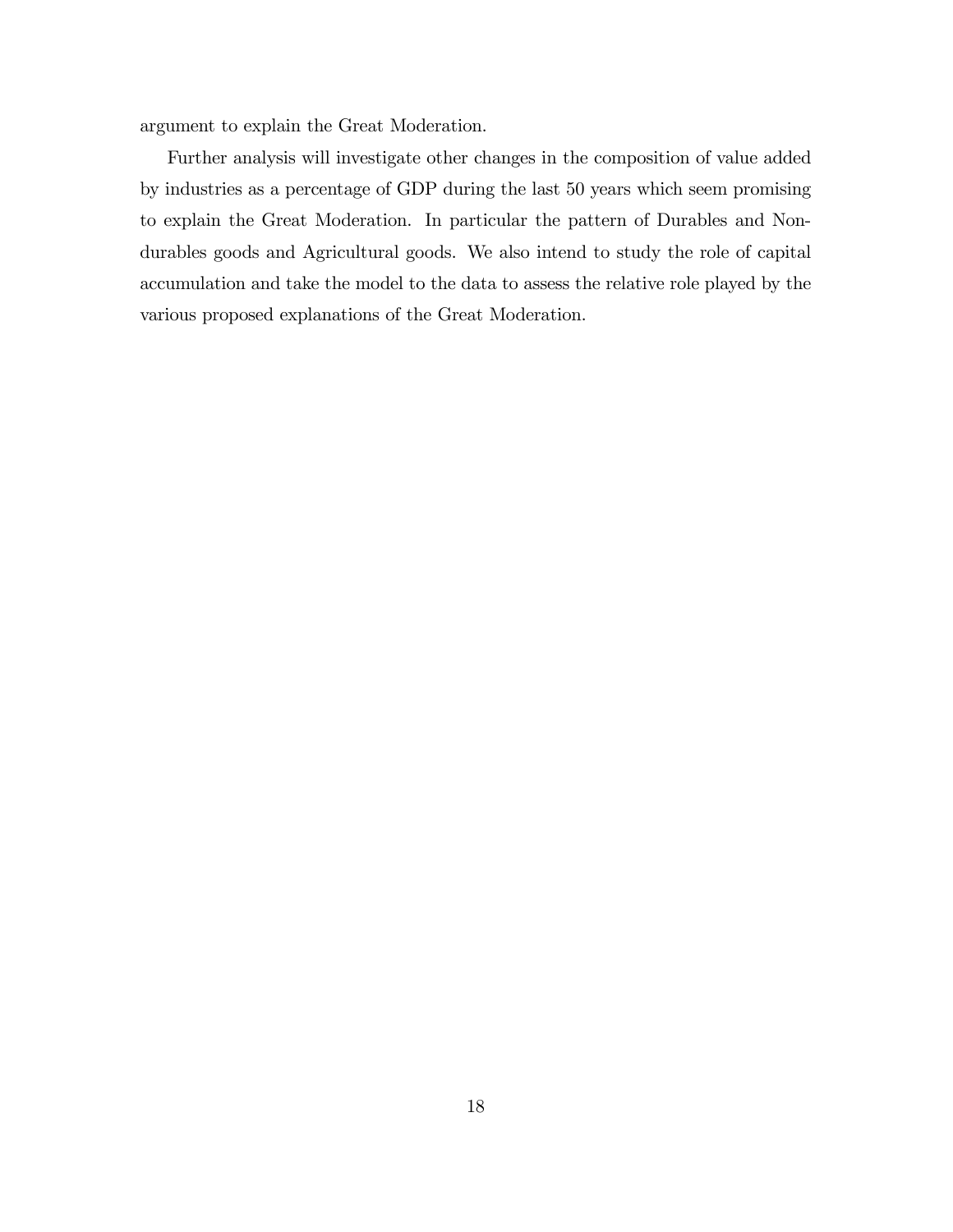## Appendix: Existence and uniqueness of the steady state equilibrium

In presence of flexible prices, the monopolistic competitive representative firm  $i$ in sector m sets the optimal price  $\tilde{p}_t^m$  in any period to maximize the period profit

$$
\max_{\widetilde{p}_t^m} \left\{ \widetilde{p}_t^m y_t^m (i) - \left[ \frac{y_t^m (i)}{A_t^m} \right]^\phi \left[ \Psi_t \frac{\widetilde{v}_h \left[ H_t (j) \right]}{\left[ \widetilde{u}_c \left( C_t - \eta C_{t-1} \right) - \eta \beta E_t \widetilde{u}_c \left( C_{t+1} - \eta C_t \right) \right]} P_t \right] \right\},\right\}
$$

and the f.o.c. consists of setting the price as a mark-up on marginal costs

$$
\widetilde{p}_t^m = \frac{\theta}{(\theta - 1)} \phi \left[ \frac{y_t^m(i)}{A_t^m} \right]^{\phi - 1} \left[ \Psi_t \frac{\widetilde{v}_h \left[ H_t(j) \right]}{\left[ \widetilde{u}_c \left( C_t - \eta C_{t-1} \right) - \eta \beta \widetilde{u}_c \left( C_{t+1} - \eta C_t \right) \right]} P_t \right].
$$

Let  $s^m$  be the *real* marginal cost in the *m*-sector

$$
s^{m}\left(y_{t}^{m}\left(i\right),C_{t},\frac{P_{t}^{s}}{P_{t}^{m}};\xi_{t}\right)\equiv\phi\left[\frac{y_{t}^{m}\left(i\right)}{A_{t}^{m}}\right]^{\phi-1}\left[\frac{\Psi_{t}\widetilde{v}_{h}\left[y_{t}^{m}\left(i\right)\right]}{\left[\widetilde{u}_{c}\left(C_{t}-\eta C_{t-1}\right)-\eta\beta\widetilde{u}_{c}\left(C_{t+1}-\eta C_{t}\right)\right]}\frac{P_{t}}{P_{t}^{m}}\right],\tag{28}
$$

where "real" is with respect to the price of the composite good in the  $m$  sector. Notice that accounting for (5) we obtain

$$
\frac{P_t}{P_t^m} = \left[ n_s \left( Q_t^{1-\rho} - 1 \right) + 1 \right]^{\frac{1}{1-\rho}}, \tag{29}
$$

and

$$
\frac{P_t}{P_t^s} = \left[ n_m \left( Q_t^{\rho - 1} - 1 \right) + 1 \right]^{\frac{1}{1 - \rho}}, \tag{30}
$$

where  $Q_t \equiv \frac{P_t^s}{P_t^m}$ , so that  $s^m$  turns out to be a function only of  $(y_t^m(i), C_t, Q_t; \xi_t^m)$  $\binom{m}{t}$ where  $\xi_t^m \equiv (A_t^m, \Psi_t^m, \overline{C}_t)'$  is a vector of shocks. Then the f.o.c. can be rewritten as

$$
\frac{\widetilde{p}_t^m}{P_t^m} = \frac{\theta}{(\theta - 1)} s^m \left( y_t^m \left( i \right), C_t, Q_t; \xi_t^m \right). \tag{31}
$$

Now, rearranging the demand for good i in sector  $m$  given by (13) we obtain

$$
\frac{p_t^m(i)}{P_t^m} = \frac{\left[y_t^m(i)\right]^{-\frac{1}{\theta}}}{C_t^{-\frac{1}{\theta}}} \left(\frac{P_t^m}{P_t}\right)^{-\frac{\rho}{\theta}}.
$$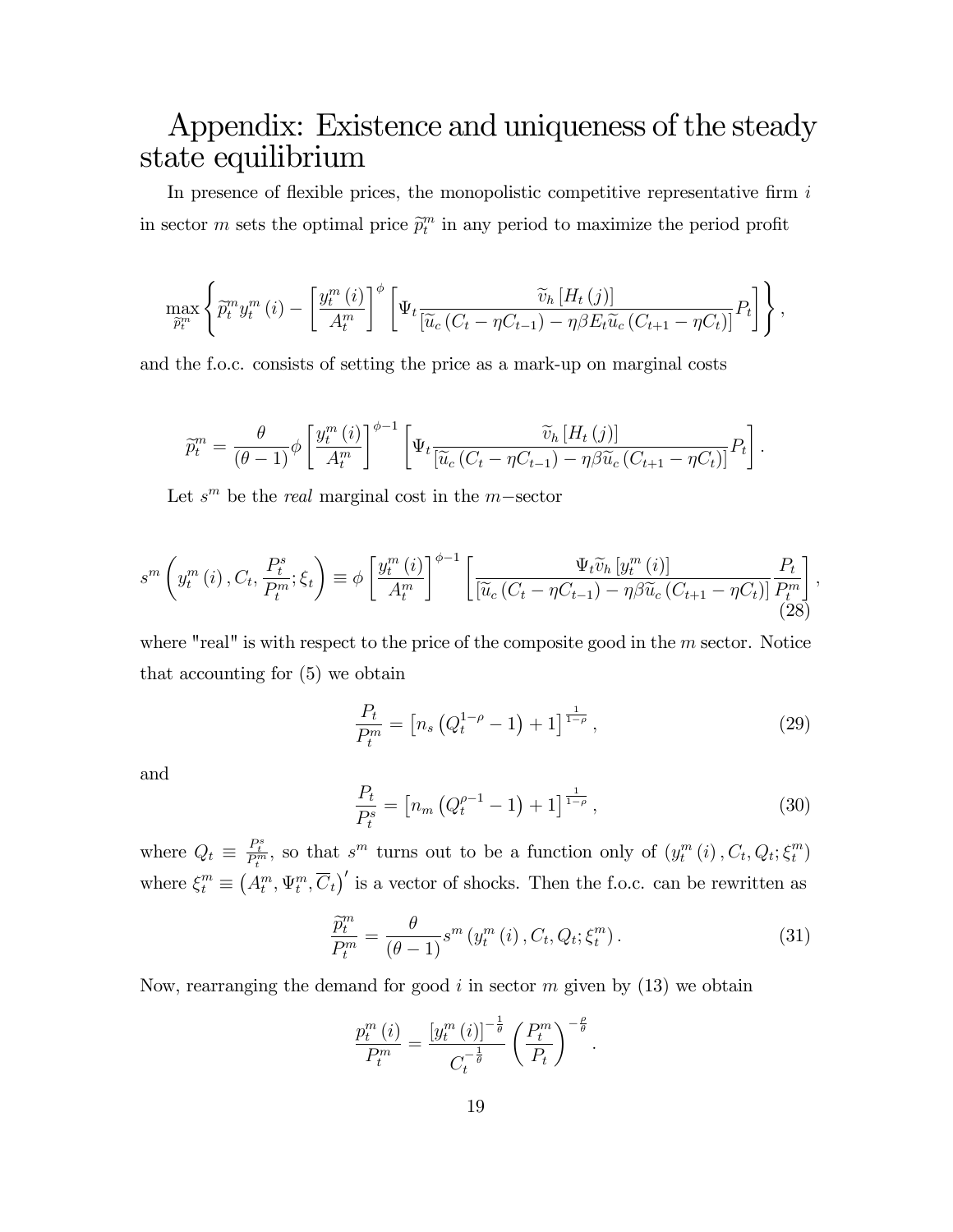Then, accounting for  $(31)$  the supply of good i must satisfy

$$
\frac{\left[y_t^m(i)\right]^{-\frac{1}{\theta}}}{C_t^{-\frac{1}{\theta}}} \left(\frac{P_t^m}{P_t}\right)^{-\frac{\theta}{\theta}} = \frac{\theta}{(\theta-1)} s^m \left(y_t^m(i), C_t, Q_t; \xi_t^m\right).
$$

Now notice that the LHS and the RHS are, respectively, decreasing and increasing in  $y_t^m(i)$ . Thus there is only one value of  $y_t^m(i)$  that satisfies the previous equation given  $(C_t, Y_t^s, Q_t)$ . In equilibrium all the firms in the m-sector produce the same quantity so that it must be that  $y_t^m(i) = Y_t^m$ . Hence

$$
\frac{\left[Y_t^m\right]^{-\frac{1}{\theta}}}{C_t^{-\frac{1}{\theta}}} \left(\frac{P_t^m}{P_t}\right)^{-\frac{\theta}{\theta}} = \frac{\theta}{(\theta-1)} s^m \left(Y_t^m, C_t, Q_t; \xi_t^m\right),
$$

and accounting for (28) and (29) we obtain

$$
\frac{\left[Y_t^m\right]^{-\frac{1}{\theta}}}{C_t^{-\frac{1}{\theta}}}\left(\frac{P_t^m}{P_t}\right)^{-\frac{\theta}{\theta}}=\frac{\theta}{(\theta-1)}\phi\left[\frac{Y_t^m}{A_t^m}\right]^{\phi-1}\frac{\left[y_t^m\left(j\right)/A_t^m\right]^{\nu\phi}\left[n_s\left(Q^{1-\rho}-1\right)+1\right]^{\frac{1}{1-\rho}}}{\left[\left(C_t-\eta C_{t-1}\right)^{-\frac{1}{\theta}}-\eta\beta\left(C_{t+1|t}-\eta C_t\right)^{-\frac{1}{\theta}}\right]},
$$

which, assuming no shocks and accounting for (7) and (14-16) boils down to

$$
\frac{(\theta - 1)}{\theta \phi} = \frac{\left[Y^{m}\right]^{\nu \phi + \phi - 1}}{\left(1 - \eta \beta\right)\left[\left(1 - \eta\right)Y\right]^{-\frac{1}{\tilde{\sigma}}}} \left[n_s Q^{1 - \rho} + n_m\right]^{\frac{1}{1 - \rho}}.
$$
\n(32)

Similarly for the other sector

$$
\frac{(\theta - 1)}{\theta \phi} = \frac{\left[Y^s\right]^{\nu \phi + \phi - 1}}{\left(1 - \eta \beta\right) \left[\left(1 - \eta\right) Y\right]^{-\frac{1}{\sigma}}} \left[n_s + n_m \left(Q\right)^{\rho - 1}\right]^{\frac{1}{1 - \rho}}.
$$
\n(33)

Now accounting for (6-7) and the sectoral market clearing conditions (14-16) and  $(29-30)$  we obtain

$$
Y^{m} = n_{m} Y \left[ n_{s} \left( Q \right)^{1-\rho} + n_{m} \right]^{\frac{\rho}{1-\rho}}, \tag{34}
$$

$$
Y^{s} = n_{s} Y \left[ n_{s} + n_{m} \left( Q \right)^{\rho - 1} \right]^{\frac{\rho}{1 - \rho}}, \tag{35}
$$

thus we have to solve a system of four equations  $(32\n-35)$  in four unknowns  $(Y^m, Y^s, Y, Q)$ .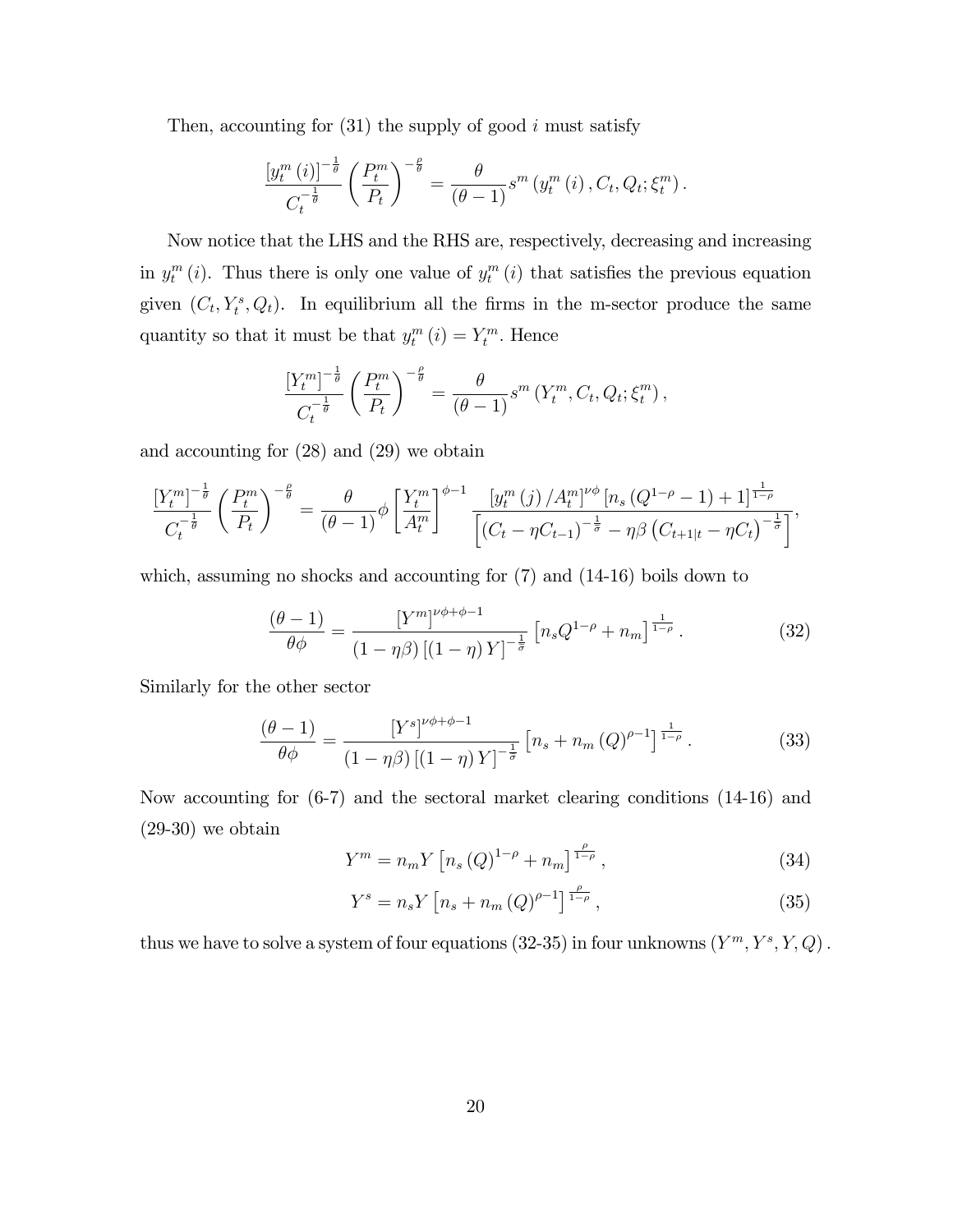#### References

Adjemian S., H. Bastani, M. Juillard, F. Karamé, F. Mihoubi, G. Perendia, J. Pfeifer, M. Ratto and S. Villemot (2011), "Dynare: Reference Manual, Version 4", Dynare Working Papers, 1, CEPREMAP

Aoki K. 2001. Optimal monetary policy responses to relative-price changes. Journal of Monetary Economics 48, 55-80.

Ascari G., A. Flamini, and L. Rossi, 2012, Nominal Rigidities, Supply Shocks and Economic Stability. DEM Working Papers Series 024, University of Pavia, Department of Economics and Management.

Benigno P. 2004. Optimal monetary policy in a currency area. Journal of International Economics  $63$   $(2004)$   $293-320$ .

Black D. C. and M. R. Dowd (2009) "The changing composition of output and the great moderation" Applied Economics letters, 2009, 16, 1265-1270.

Blanchard and Simon (2001) "The Long and Large Decline in U.S. Output Volatility", Brookings Papers on Economic Activity, Vol. 2001, No. 1. (2001), pp. 135-164.

Bils, M. and P. Klenov (2002), "Some Evidence on the Importance of Sticky Prices", Journal of Political Economy 112, 947-985.

Blinder, A., E. Canetti, D. Lebow and J. Rudd (1998), Asking about Prices: A New Approach to Understanding Price Stickiness, Russell Sage Foundation.

Bunn P. and C. Ellis, 2011. How do individual UK consumer prices behave? Bank of England, Working Paper No. 438

Burren D. and K. Neusser, 2012. The Role of Sectoral Shifts in the Decline of Real GDP volatility. doi:10.1017/S1365100511000289 Macroeconomic Dynamics.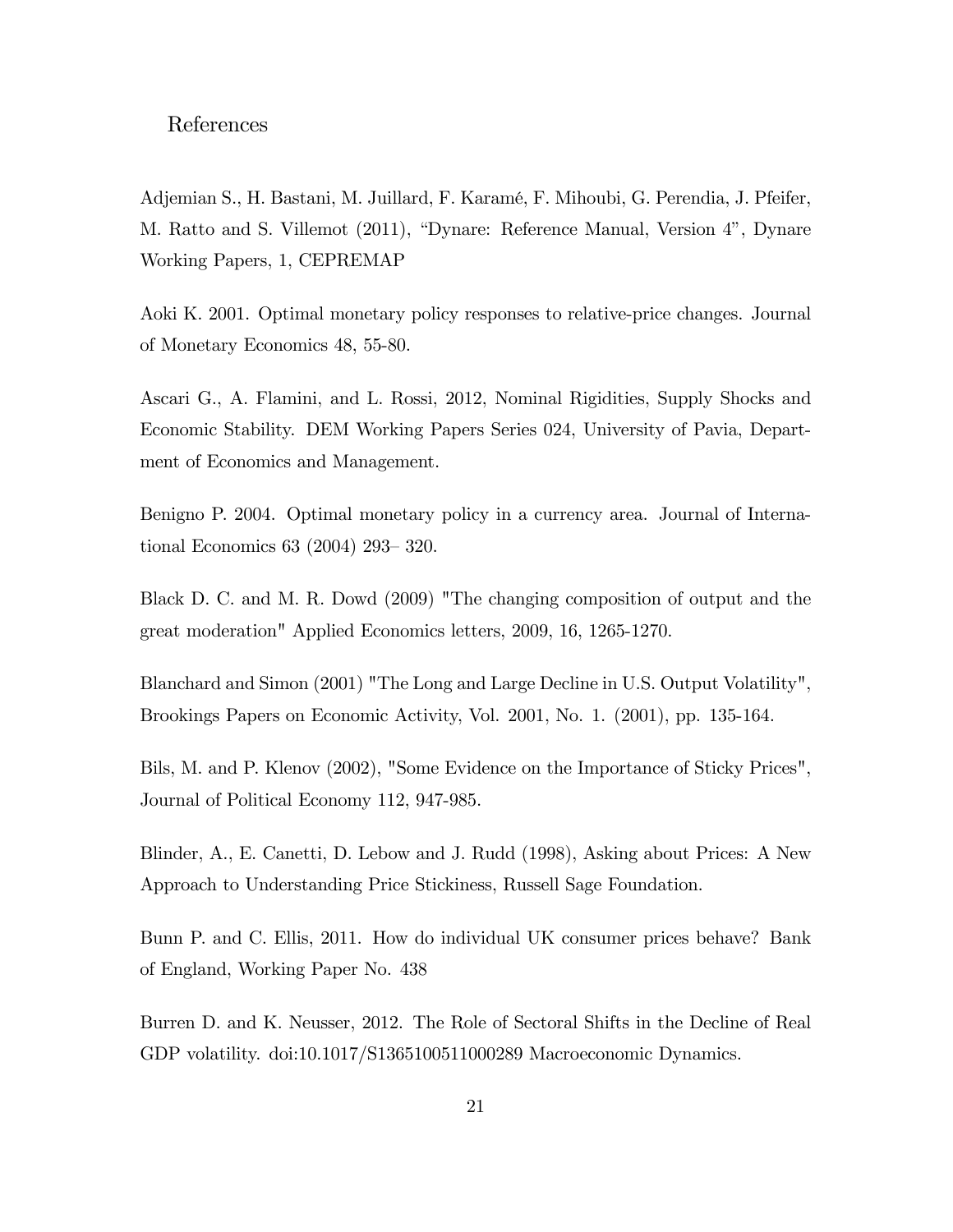Calvo G. A. 1983. Staggered prices in a utility-maximizing framework. Journal of Monetary Economics  $12(3)$ : 383–398.

Carvalho C. 2006. "Heterogeneity in Price Stickiness and the Real Effects of Monetary Shocks," The B.E. Journal of Macroeconomics, Berkeley Electronic Press, vol. 0(1), pages 1.

Christiano, Lawrence J., Martin Eichenbaum, and Charles L. Evans. (2005) "Nominal Rigidities and the Dynamic Effects of a Shock to Monetary Policy." Journal of Political Economy, 113,  $1-45$ .

Dixon H. and E. Kara 2010a. Contract length heterogeneity and the persistence of monetary shocks in a dynamic generalized Taylor economy. forthcoming European EconomicReview.

Dhyne, E., L. Alvarez, H. Le Bihan, G. Veronese, D. Dias, J. Hoffman, N. Jonker, P. Lunnemann, F. Rumler and J. Vilmunen (2006), "Price Changes in the Euro Area and the United States: Some Facts from Individual Consumer Price Data," Journal of Economics Perspective 20, 171-192.

Dixon H. and E. Kara 2010b. Can We Explain Inflation Persistence in a Way that Is Consistent with the Microevidence on Nominal Rigidity? Journal of Money, Credit and Banking, Vol. 42, No. 1, 151-170.

ECB (2006).Competition, Productivity and Prices in the Euro Area Services Sector. Occasional Paper Series No 44.

Flamini, A., 2012. Price Stickiness Asymmetry and Real Shocks Macroeconomic Dynamics. DEM Working Papers Series 023, University of Pavia, Department of Economics and Management.

Klenow P. and A. Malin 2010. Microeconomic Evidence on Price-setting. Working Paper 15826 NBER